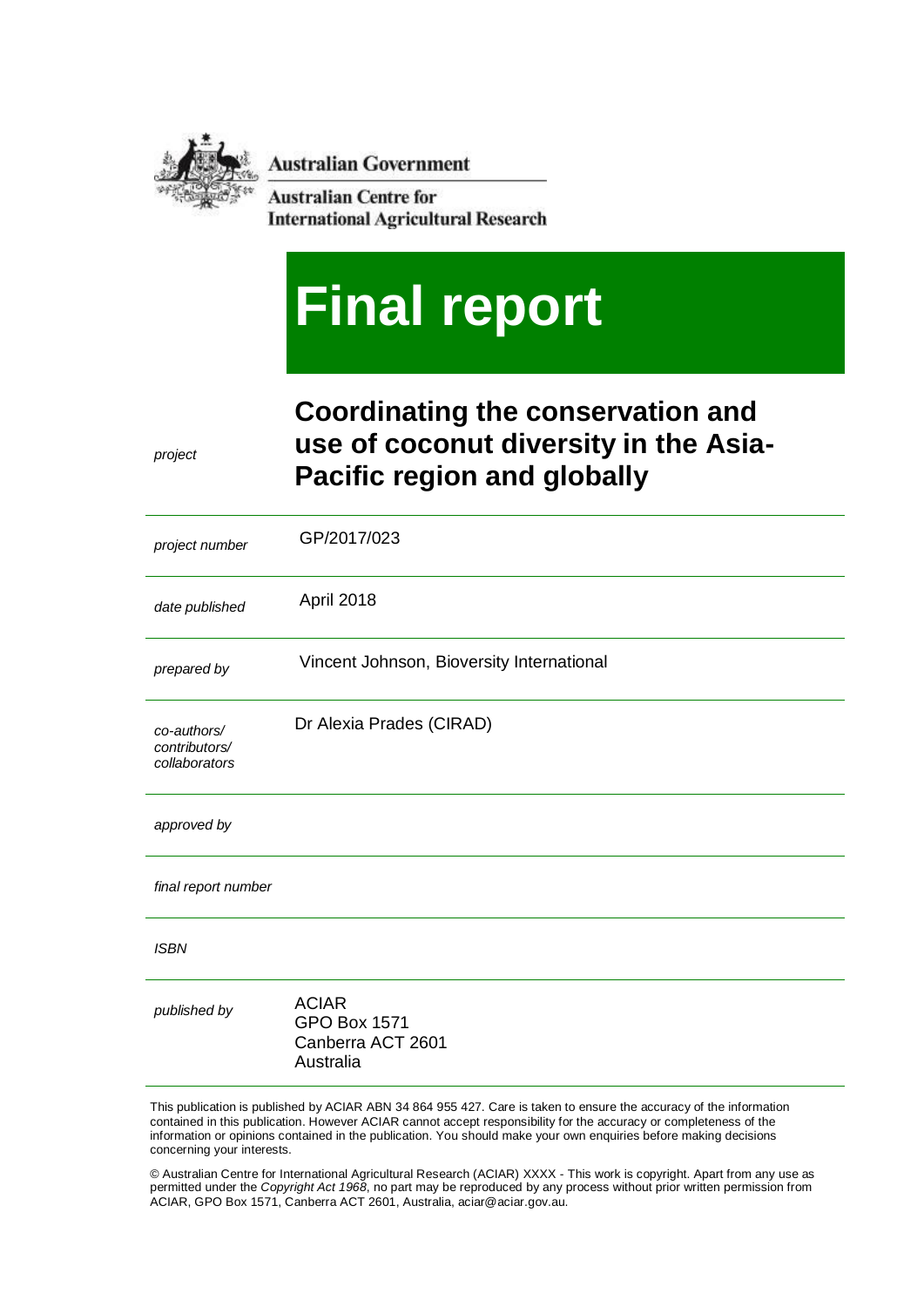# **Contents**

| 1              |                                                                                           |  |
|----------------|-------------------------------------------------------------------------------------------|--|
| $\overline{2}$ |                                                                                           |  |
| 2.1            | COGENT's new Global Strategy for Conservation and Use of Coconut Genetic                  |  |
| 2.2            | Sustaining the Coconut Genetic Resources Network (COGENT)4                                |  |
| 2.3            |                                                                                           |  |
| 3              |                                                                                           |  |
| 4              |                                                                                           |  |
|                |                                                                                           |  |
| 5              | Achievements against activities and outputs/milestones 9                                  |  |
| 6              |                                                                                           |  |
| 6.1            |                                                                                           |  |
| 6.2            | Objective 2- To assure the technical and organizational underpinning for conservation     |  |
| 6.3            | Objective 3 - To elucidate international efforts to address key biotic threats to coconut |  |
| $\overline{7}$ |                                                                                           |  |
| 7.1            |                                                                                           |  |
| 7.2            |                                                                                           |  |
| 7.3            |                                                                                           |  |
| 7.4            |                                                                                           |  |
| 8              |                                                                                           |  |
| 8.1            |                                                                                           |  |
| 8.2            |                                                                                           |  |
| 9              |                                                                                           |  |
| 9.1            |                                                                                           |  |
| 9.2            |                                                                                           |  |
| 10             |                                                                                           |  |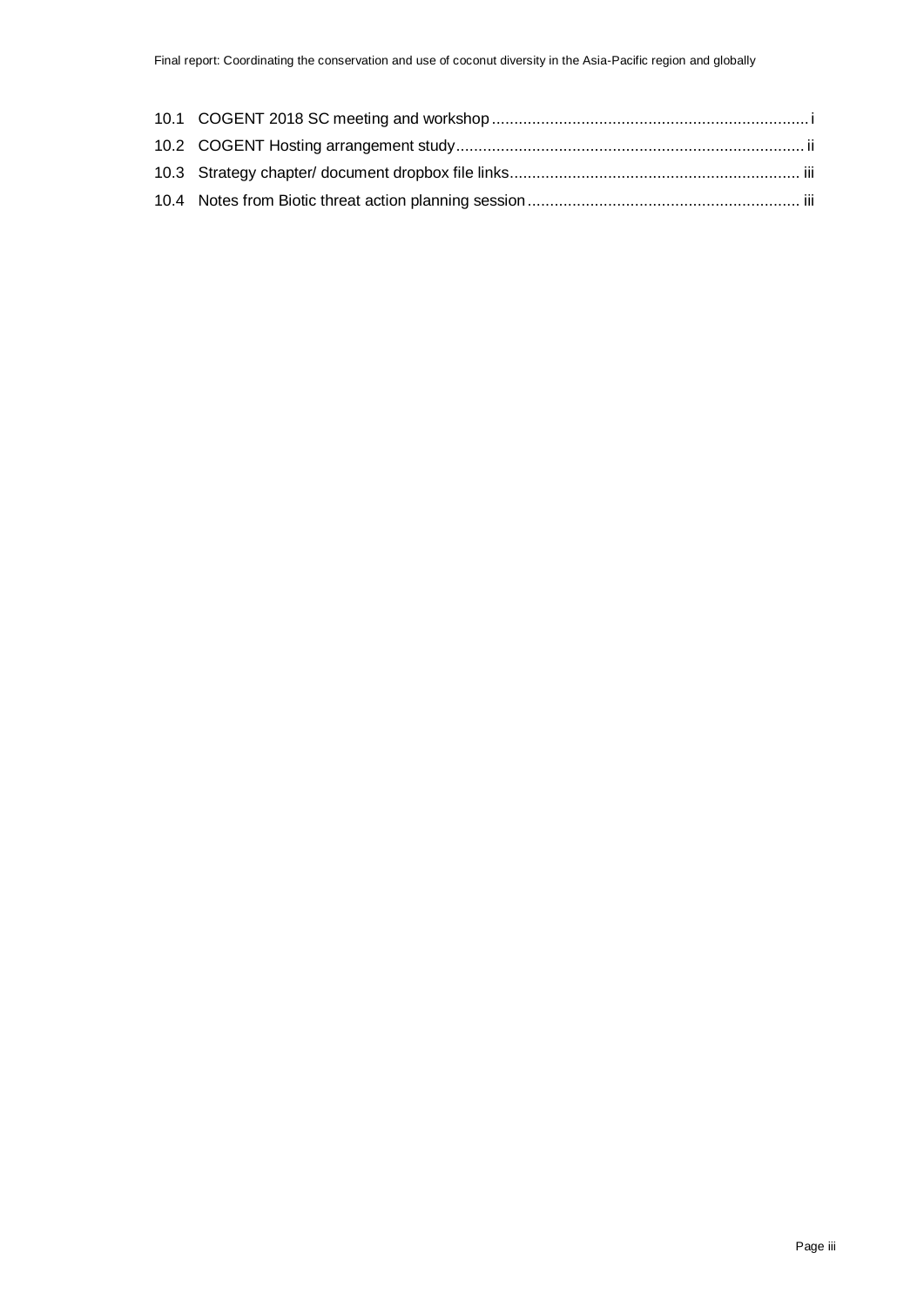# <span id="page-3-0"></span>**Acknowledgments**



Bioversity International and COGENT gratefully acknowledge the Australian Centre for International Agricultural Research (ACIAR) and Australia's Department of Foreign Affairs and Trade (DFAT), who supported the workshop detailed in this report. They are represented by Dr Richard Markham, Pacific Research Program Manager, Crop Protection Program (front row 2<sup>nd</sup> from right)

The authors further acknowledge the kind hospitality of the Government of Fiji, represented by Dr Amena Banuve (front row 5<sup>th</sup> from right) on behalf of Mr Jitendra Singh, Permanent Secretary for Agriculture. The authors would also like to express their appreciation for the invaluable support of Dr Jan Helsen (FR  $4<sup>th</sup>$  from right), Director of the Land Resources Division of the Pacific Community (SPC), and his team and most especially to Ms Reapi Masau (back row second from left) for her untiring logistical support. We would also like to acknowledge the crucial participation and support of CIRAD, officially represented here by Dr Laurent Maggia (back row  $5<sup>th</sup>$  from right, and see participation letter in annex 10.15)

A vote of especial thanks is due to both Dr Alexia Prades (front row  $2^{nd}$  from left), of CIRAD, the outgoing COGENT Coordinator, who organised the workshop programme, and to Ms Sonal Dsouza (back row 1<sup>st</sup> from left) of Bioversity International India, who also provided critical logistical support, for which, like Reapi both worked way beyond their calls of duty. COGENT would also like to extend a vote of thanks to Dr Uron Salum (front row third from right), the CEO of the Asia Pacific Coconut Community (APCC) whose financial support enriched the agenda and provided travel costs for some of the delegates.

COGENT would like to thank all those who contributed to developing the Strategy: Dr Roland Bourdeix (back row  $9<sup>th</sup>$  from left) and Dr Alexia Prades (again!) of CIRAD, and chapter authors: Mrs Valerie Tuia (former SPC researcher), Dr Semiramis Ramos (EMBRAPA) and especially Dr Lalith Perera (front row  $4<sup>th</sup>$  from left), as well as Ms Claudine Picq for layout and technical editing. The Strategy document is the product of expert opinion and direct participation of more than ninety key coconut stakeholders. More than 400 contributions were received from international, regional and national institutions, private companies, NGOs and a range of experts. It is not possible to individually cite all contributors here, but a list is provided at the end of the Strategy document. Most especially thanks are due to ACIAR/DFAT for providing support to deliver the final version of this important document.

Finally, the authors would like to thank the staff at the Tanoa International Hotel, Nadi for providing such excellent facilities and support. The authors would also like to thank all those other delegates who supported or attended the meeting, too numerous to mention here.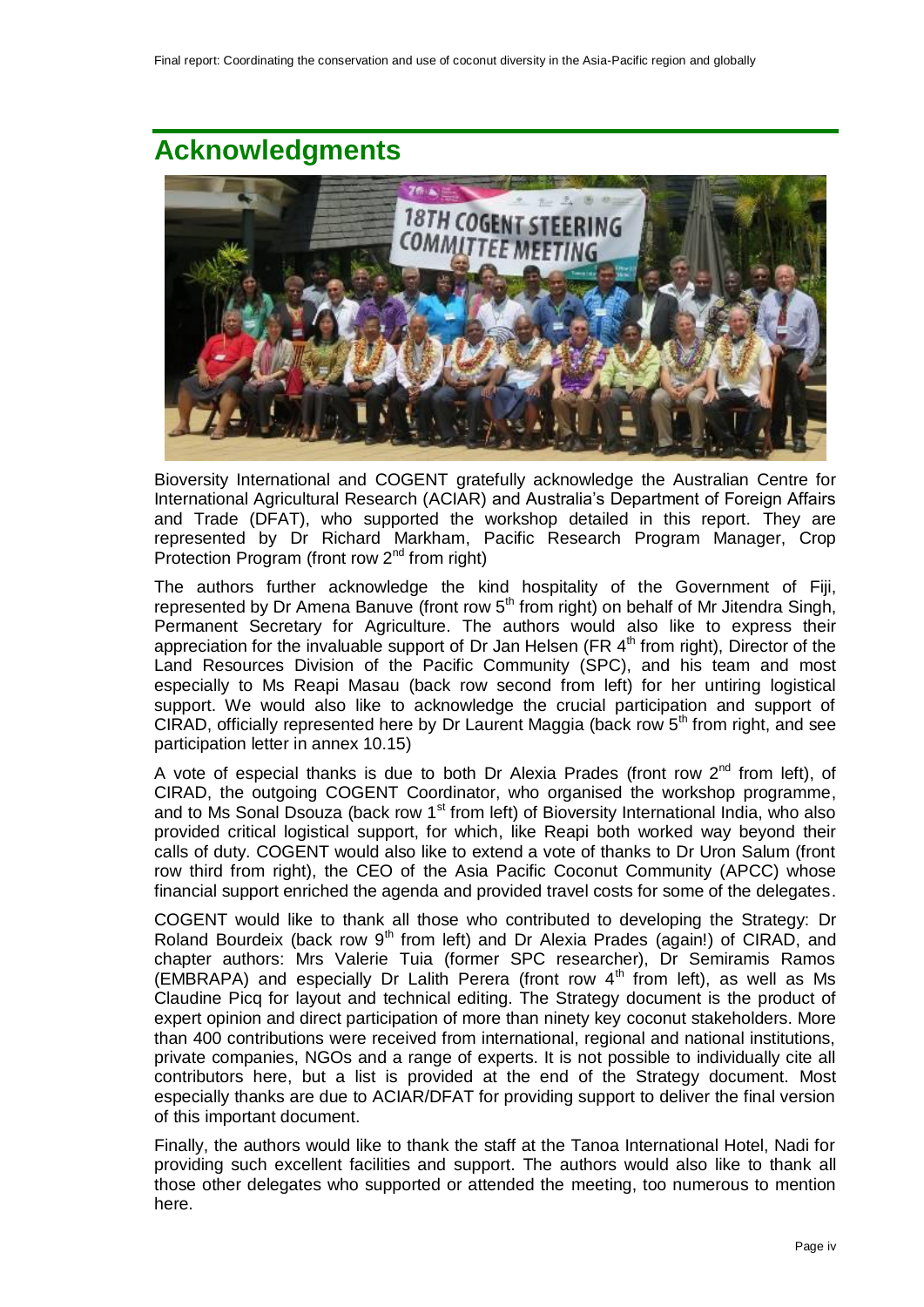<span id="page-4-0"></span>

| <b>Acronyms</b>    |                                                                                                                                |
|--------------------|--------------------------------------------------------------------------------------------------------------------------------|
| <b>ACIAR</b>       | Australian Centre for International Agricultural Research                                                                      |
| <b>APCC</b>        | Asian and Pacific Coconut Community                                                                                            |
| <b>BCS</b>         | Bogia coconut syndrome                                                                                                         |
| <b>CATAS</b>       | Chinese Academy of Tropical Agricultural Sciences, Hainan                                                                      |
| <b>CBD</b>         | Convention on Biological Diversity                                                                                             |
| CePaCT             | Centre for Pacific Crops and Trees                                                                                             |
| <b>CGIAR</b>       | Consultative Group on International Agricultural Research                                                                      |
| <b>CGRD</b>        | <b>Coconut Genetic Resources Database</b>                                                                                      |
| <b>CIRAD</b>       | Centre de coopération Internationale en Recherche Agronomique<br>pour le Développement                                         |
| <b>CNRA</b>        | Centre National de Recherche Agronomique de Côte d'Ivoire                                                                      |
| <b>COGENT</b>      | <b>International Coconut Genetic Resources Network</b>                                                                         |
| CRB-G              | Coconut Rhino Beetle-Guam Strain                                                                                               |
| <b>CRI</b>         | Coconut Research Institute, Sri Lanka                                                                                          |
| <b>CRP</b>         | CGIAR research programme                                                                                                       |
| <b>DFAT</b>        | Department of Foreign Affairs and Trade (Australia)                                                                            |
| <b>EMBRAPA</b>     | Empresa Brasileira de Pesquisa Agropecuária                                                                                    |
| <b>FAO</b>         | Food and Agriculture Organization of the United Nations                                                                        |
| <b>FTA</b>         | Forests, Trees and Agroforestry (CRP)                                                                                          |
| <b>GCDT</b>        | <b>Global Crop Diversity Trust</b>                                                                                             |
| <b>ICAR-CPCRI</b>  | Indian Council of Agricultural Research-The Central Plantation<br><b>Crops Research Institute</b>                              |
| $ICG$ (-AIO / -SP) | COGENT International Coconut Genebank (of the African & Indian<br>Ocean (Côte d'Ivoire) and South Pacific (PNG), respectively) |
| <b>IDOs</b>        | Intermediate Development Outcomes                                                                                              |
| <b>IPGRI</b>       | International Plant Genetic Resources Institute                                                                                |
| <b>ITPGRFA</b>     | International Treaty on Plant Genetic Resources for Food and<br>Agriculture                                                    |
| <b>ITAG</b>        | COGENT International Thematic Action Groups (7 created in 2012)                                                                |
| <b>LAMP</b>        | Loop-mediated isothermal AMPlification primer                                                                                  |
| <b>MLS</b>         | Multilateral system                                                                                                            |
| <b>MoA</b>         | Memorandum of Agreement                                                                                                        |
| <b>PNG</b>         | Papua New Guinea                                                                                                               |
| <b>SPC</b>         | Secretariat of the Pacific Community (now the Pacific Community)                                                               |
| <b>SRA</b>         | <b>Small Research Activity</b>                                                                                                 |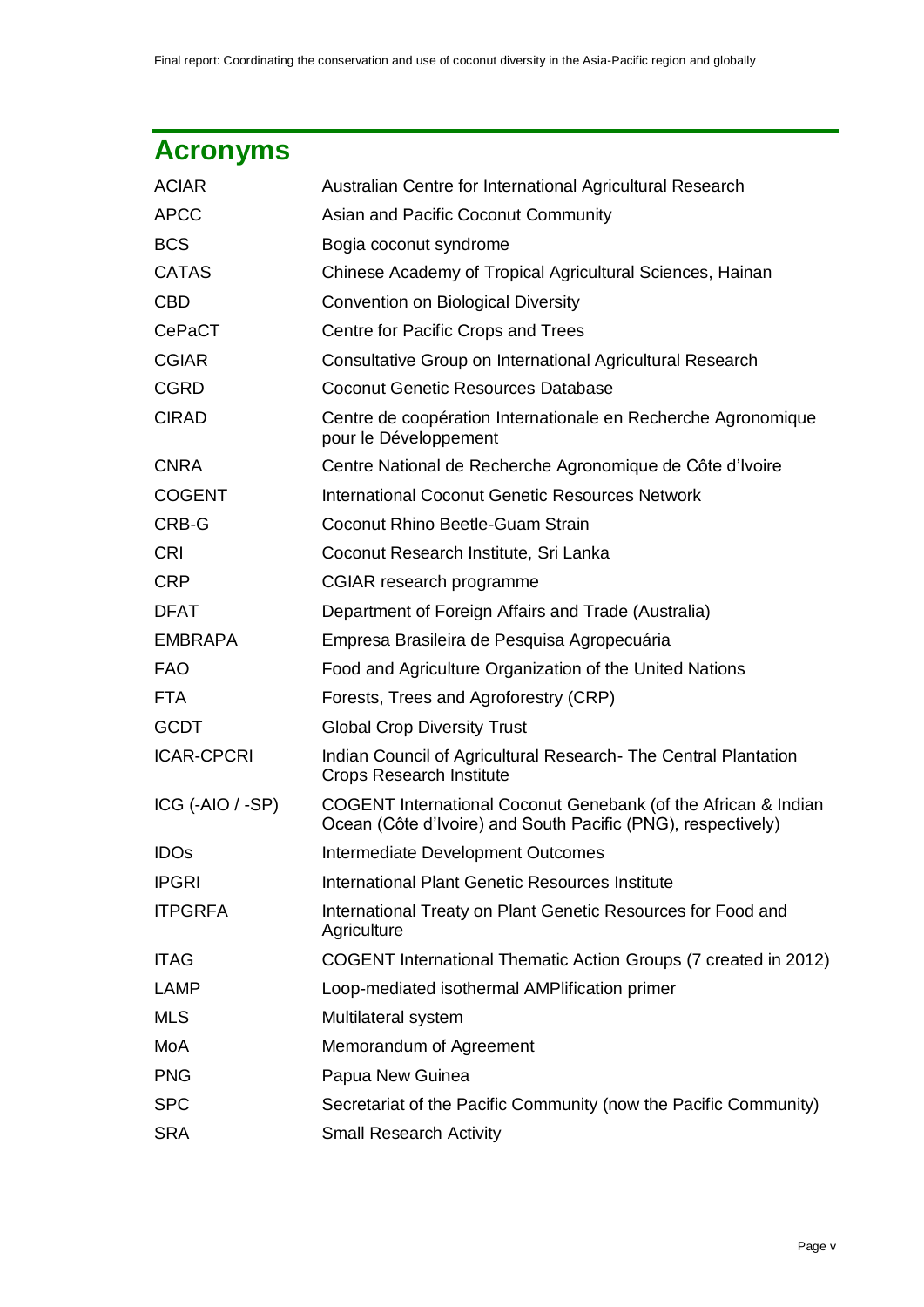# <span id="page-5-0"></span>**1 Executive summary**

Grown in over 90 tropical countries, on more than 12-million ha and by countless homesteads, coconut is important to millions of smallholder households. The future of coconut production and livelihoods critically depends on its broad genetic diversity, much of which is threatened by key pests and diseases, and the effects of climate change (including increasingly severe cyclones and drought)**.** Further investment is needed to build coconut stakeholders' capacity and resilience across the value-chain, particularly for genetic resources conservation.

In the wake of recent CGIAR and Bioversity strategic realignments, after almost three decades, Bioversity no longer has sufficient resources to continue hosting the International Coconut Genetic Resources Network (COGENT) Secretariat, nor does it possess the required core scientific competences in coconut research. Therefore a new Secretariat hosting arrangement is being established for COGENT, within the Asia Pacific Coconut Community (APCC-new global name forthcoming).

The specific objectives of this SRA have been to: 1) finalise and launch COGENT's new revised Global Strategy, 2) assure the technical and organizational underpinning for conservation and use of coconut genetic diversity in the Pacific and globally, and 3) To elucidate international efforts to address key biotic threats to coconut diversity in the Pacific.

Several elements are being drawn together, including exploring how to secure the safety and effectiveness of the 5 international collections (ICGs), so they can fully participate in the MLS. The ICGs and other collections need protecting from the critical threats of key pests and diseases, climate change, urbanization, industrialization, changes in land-use, land-grabbing, and need protecting. The linked International Treaty on Plant Genetic Resources for Food and Agriculture (ITPGRFA) obligations need respecting, germplasm data needs safeguarding and updating within the Coconut Genetic Resources Database (CGRD), and most importantly *the Global Strategy for the conservation and use of coconut genetic resources*, needs launching and then implementing via COGENT's International Thematic Action Groups (ITAGs). Against the backdrop of increasing demand for coconut, plantings worldwide are senile and facing declining productivity.

Research teams from member-countries have shown interest in coconut genomics, ranging from coconut genome *de novo* sequencing and marker-assisted selection through to transcriptomics. The progress in conventional breeding is hindered by the relatively low nut production and the long generation time in coconut. Genomics studies will help to more effectively address crucial aspects of coconut breeding, such as disease resistance, genetic inheritance of the two kinds of dwarfism existing within the species, and the genetic components for higher yields and quality. COGENT's genomics ITAG is well placed to help link different teams involved with this important work.

Effective germplasm exchange is one of the priorities of ICGs and is critical for research, increasing diversity and genetic improvement in the receiving countries. However, exchanging germplasm as zygotic embryos has met with limited success, and newer ways of *in vitro* exchange are showing more promise and need further investigation. There are increasing phytosanitary restrictions that impede exchange, due to the pests and diseases that affect different countries in the world including where the ICGs are located. So more research is needed on effective management and control of biotic threats.

Part of this SRA grant-work has supported finalising the revised Strategy. An effective and sustainable mechanism for implementing the Strategy over the coming decade was considered during the workshop, and has now been proposed to be developed via COGENT's re-forming International Thematic Action Groups (ITAGS). Part of the workshop considered reshaping the ITAGs.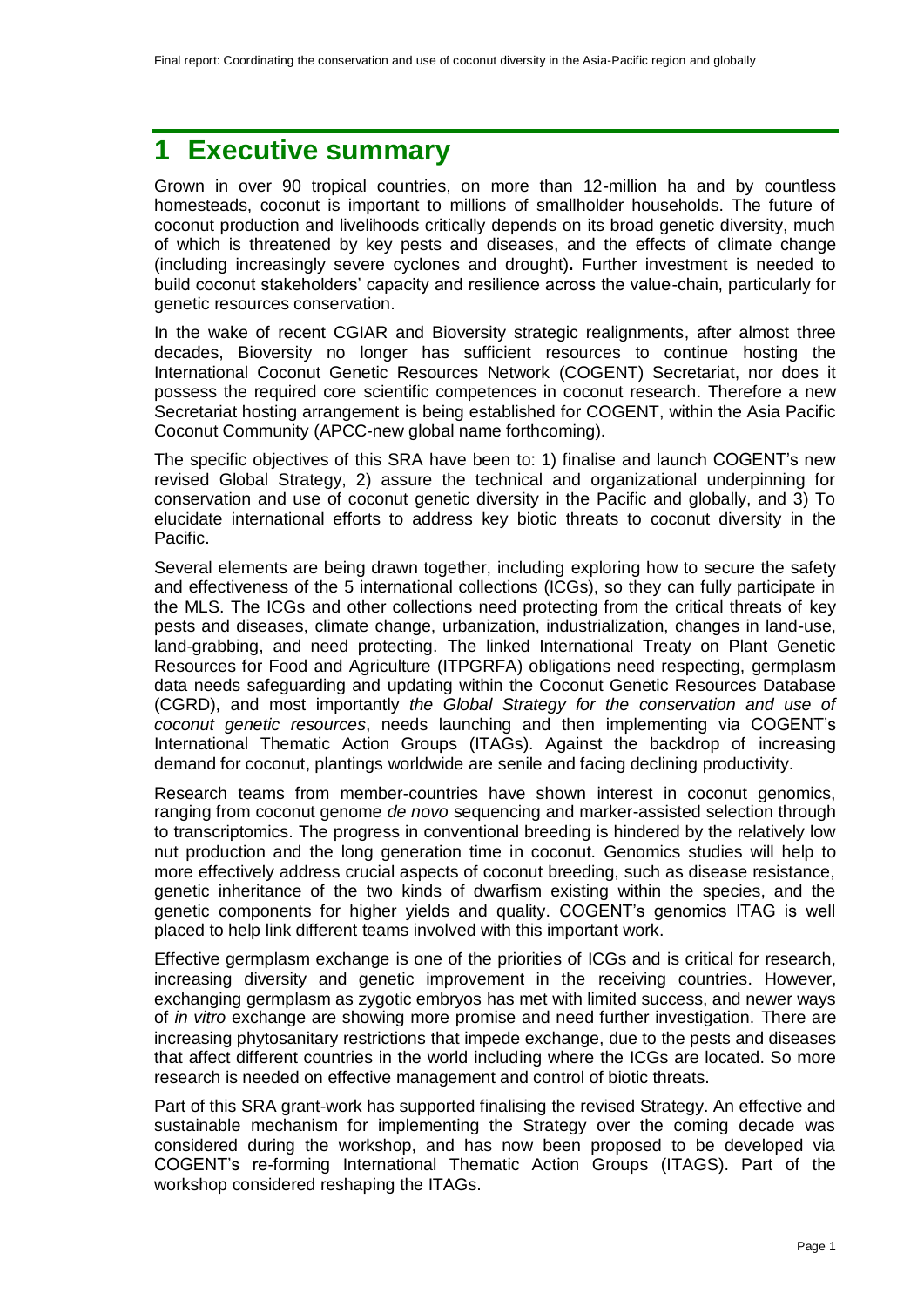Another part of the SRA workshop has considered how COGENT might best be sustained in the years to come, and presented different scenarios for hosting the COGENT Secretariat. The SC meeting developed and ratified ten recommendations linked to COGENT coordination and hosting and various aspects of Strategy implementation (see Annex 10.1.1).

Finally the workshop also provided an opportunity for delegates to consider current knowledge and discuss 16 different options for combatting the two most serious biotic threats prevalent in the pacific region, Bogia Coconut Syndrome (BCS) and Coconut Rhinoceros Beetle (CRB). These included: : i) surveillance/ scouting/ early warning/ regional alerts, knowledge management; ii) quarantine; iii) diagnostics; iv) trapping; v) epidemiological studies / awareness raising of life cycles; vi) planting material management; vii) sanitation; viii) resistance/tolerance trials; ix) laboratory trials; x) mixed cultivar cropping to increase genetic diversity; xi) cover intercropping ; xii) studies for resistance gene markers; xiii) coconut genomics; xiv) biological control ; xv) threshold management; and xvi) disease management resources audit.

For successful germplasm conservation and exchange, COGENT needs to be sustained, and this SRA has helped to articulate the way forwards through finalising the Strategy, developing a sustaining mechanism and considering how key biotic threats to coconut productivity in the pacific and beyond can best be addressed.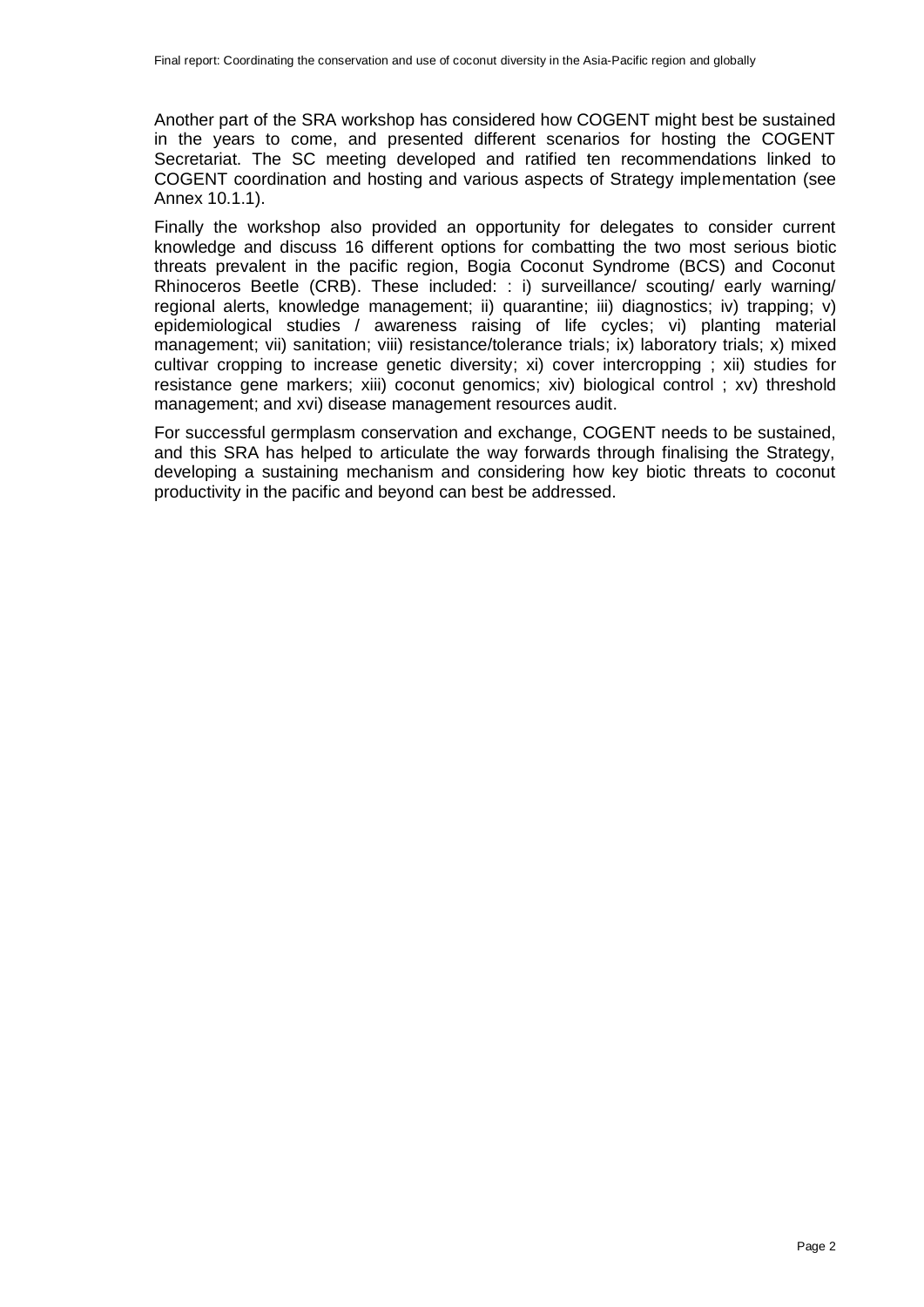# <span id="page-7-0"></span>**2 Background**

Grown in over 90 tropical countries, on more than 12-million ha and by countless homesteads, coconut is important to millions of smallholder households. The future of coconut production and livelihoods critically depends on its broad genetic diversity, much of which is threatened by key pests and diseases, and the effects of climate change (including increasingly severe cyclones and drought)**.** Further investment is needed to build coconut stakeholders' capacity and resilience across the value-chain, particularly for genetic resources conservation.

### <span id="page-7-1"></span>**2.1 COGENT's new** *Global Strategy for Conservation and Use of Coconut Genetic Resources* **and its implementation**



Beginning in 2012 and via scores of worldwide consultations, the International Coconut Genetic Resources Network [\(COGENT\)](http://www.cogentnetwork.org/about-cogent) has developed its new 2017-2023 [Global Strategy](http://www.cogentnetwork.org/images/publications/Brochure_final_LLD_Oct_25_2017_full_web_version.pdf) for Conservation and Use of Coconut Genetic Resources (the Strategy), which has been finalised during this grant reporting period 2017, partly with this support from DFAT/ACIAR, when final review feedback was integrated.

Chapter 1 introduces the background context and rationale for this new *Global Strategy*. Chapter 2 provides a global analysis of the present status of coconut genetic resources conservation and use. Chapter 3 focuses on prioritizing the actions and research needed to effectively secure coconut diversity and enhance its use, and proposes plans to develop concrete mechanisms, skills and research that will permit the

global coconut community to achieve the Strategy's objectives.

In 2016, the world produced around 60 million tonnes of coconuts, mainly for domestic consumption, but also for copra, oil, fibre, timber, milk and 'water'. Over millennia, hundreds of diverse coconut varieties have been developed, some being selected and improved for specific uses.

The status of the five International Coconut Genebanks (ICGs) is of particular concern, as fully functioning genebanks are required to underpin the necessary conservation, sharing and use of coconut germplasm, that are critical for implementing the Strategy. The collection in the South Pacific ICG of Papua New Guinea (PNG) is threatened by a lethal phytoplasma, Bogia Coconut Syndrome (BCS), and in response the PNG government is re-establishing a new collection in a safe site, by transferring the originally collected accessions from their origins. This collection should ultimately be augmented by new diversity within Fiji, PNG and Samoa, identified by an ongoing project funded by the UK government **Darwin Initiative** . The collection in the ICG for Africa and the Indian Ocean (ICG-AIO) in Côte d' Ivoire is threatened by urbanisation and lethal yellowing disease. Both ICGs are subject to article 15 of the International Treaty on Plant Genetic Resources for Food and Agriculture (ITPGRFA), whereby the signatories: ICG host governments, FAO and Bioversity International are obliged to take measures to protect the collection against such threats.

**Part of the grant-work supported finalising the revised Strategy. An effective and sustainable mechanism for implementing the Strategy over the coming decade was considered during the workshop, and has now been proposed to be developed via COGENT's re-forming International Thematic Action Groups (ITAGS). Part of the workshop considered reshaping the ITAGs.**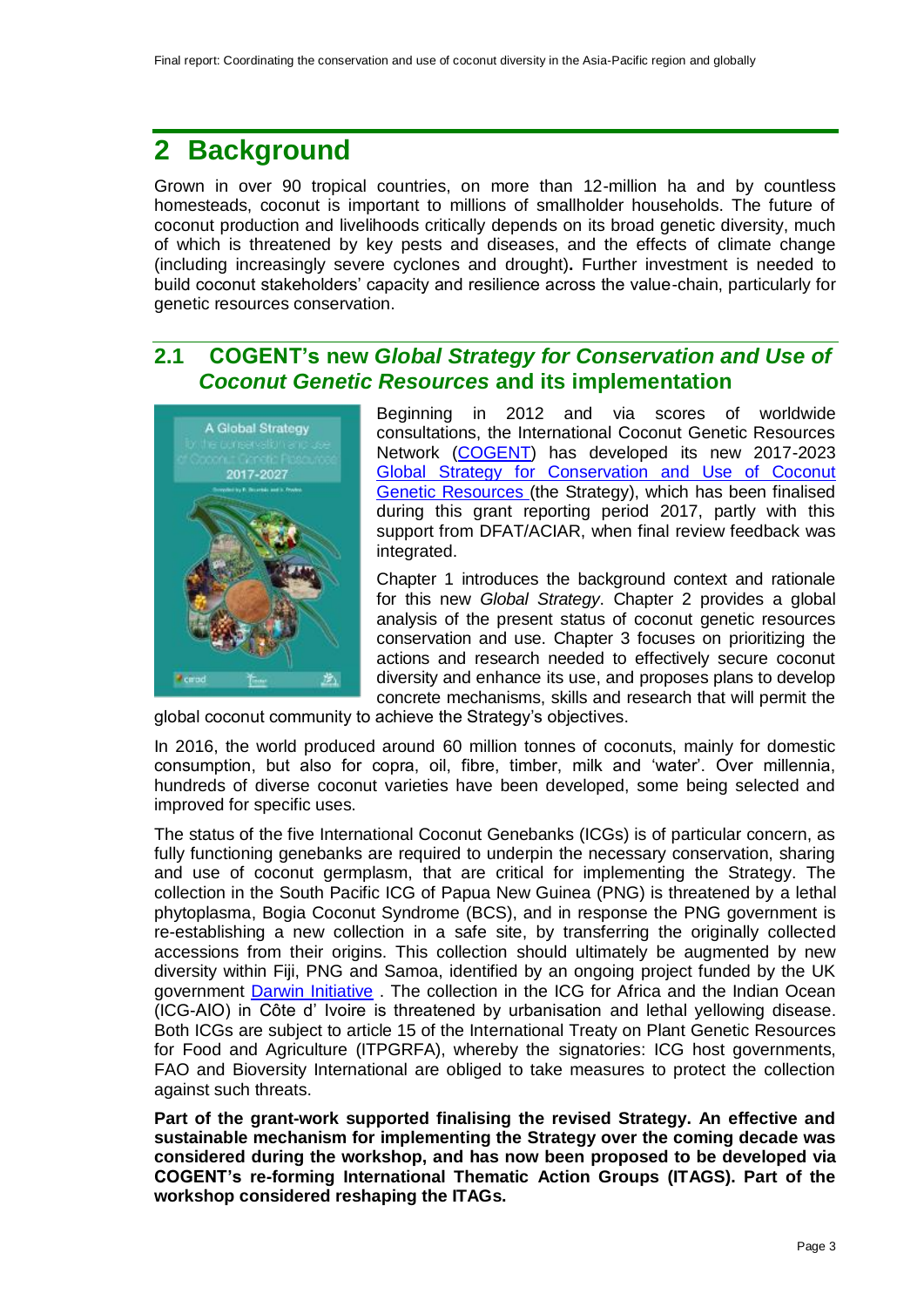### <span id="page-8-0"></span>**2.2 Sustaining the Coconut Genetic Resources Network (COGENT)**



Created in 1992 under a [CGIAR](http://www.cgiar.org/) mandate, and hosted by [Bioversity International,](http://www.bioversityinternational.org/) COGENT endeavours to strengthen international collaboration in coconut genetic resources conservation and use to promote improving coconut production on a sustainable basis, and to help boost livelihoods and incomes of coconut stakeholders in developing countries, who are mostly poor smallholders. COGENT comprises 39 country-members (representing

~98% global production, 80% of which is produced in the Asia-Pacific). It has a steering committee (SC) of representatives from COGENT's five regions<sup>1</sup>, as well as the COGENT chair, vice-chair and coordinator, and observers from Bioversity International, the Asia-Pacific Coconut Community [\(APCC\)](http://www.apccsec.org/), the Pacific Community [\(SPC\)](http://www.spc.int/), the Global Crop Diversity Trust [\(GCDT\)](https://www.croptrust.org/) and the *Centre de coopération Internationale en Recherche Agronomique pour le Développement* [\(CIRAD\)](http://www.cirad.fr/en).

COGENT's SC aims to hold biennial meetings to plan and coordinate global efforts to sustain effective conservation and use of coconut genetic resources across the Asia-Pacific and worldwide<sup>2</sup>. However, since recent CGIAR reforms, COGENT's existence has become seriously jeopardised by lack of funding and other resources. Because of this COGENT was unable to hold its 2016 SC meeting, and has scant resources to continue supporting the Secretariat, that has been hosted by Bioversity until now.

**Part of the workshop considered how COGENT might best be sustained in the years to come, and presented different scenarios for hosting the COGENT Secretariat. The SC meeting developed and ratified ten recommendations linked to COGENT coordination and hosting and various aspects of Strategy implementation** (see Annex 10.1.1)**. The first 3 recommendations specifically focus on the future hosting arrangement for COGENT's Secretariat.** If COGENT is to be successful there needs to be greater links and collaboration between stakeholders working in the field of conserving and using coconut genetic resources.

# <span id="page-8-1"></span>**2.3 Key Biotic Challenges for Asia-Pacific Coconuts**



In 2016, the Asia-Pacific region produced an estimated 51.5 million tonnes of coconuts,

*Figure 1: CRB Damage (source : http://www.spc.int/blog/anew-biotype-of-coconut-rhinoceros-beetle-discovered-inthe-pacific/)*

-

representing around 86% global production**<sup>3</sup>** . Aside from the ravages of cyclones and other extreme weather events, this production is being increasingly jeopardised by two key biotic threats:

i) the coconut rhinoceros beetle (CRB-*Oryctes rhinoceros L.*), spreading across Asia, from India to Indonesia, whose sapfeeding adult causes debilitating damage.

*<sup>1</sup>* Southeast Asia; South Asia and the Middle East; South Pacific; Latin America and the Caribbean; Africa and the Indian

Ocean<br><sup>2</sup> <http://www.cogentnetwork.org/meetings/steering-committee-meetings/17th-cogent-steering-committee-meeting><br><sup>3</sup> EAOSTAT, Mareb 2019 <sup>3</sup> FAOSTAT - March 2018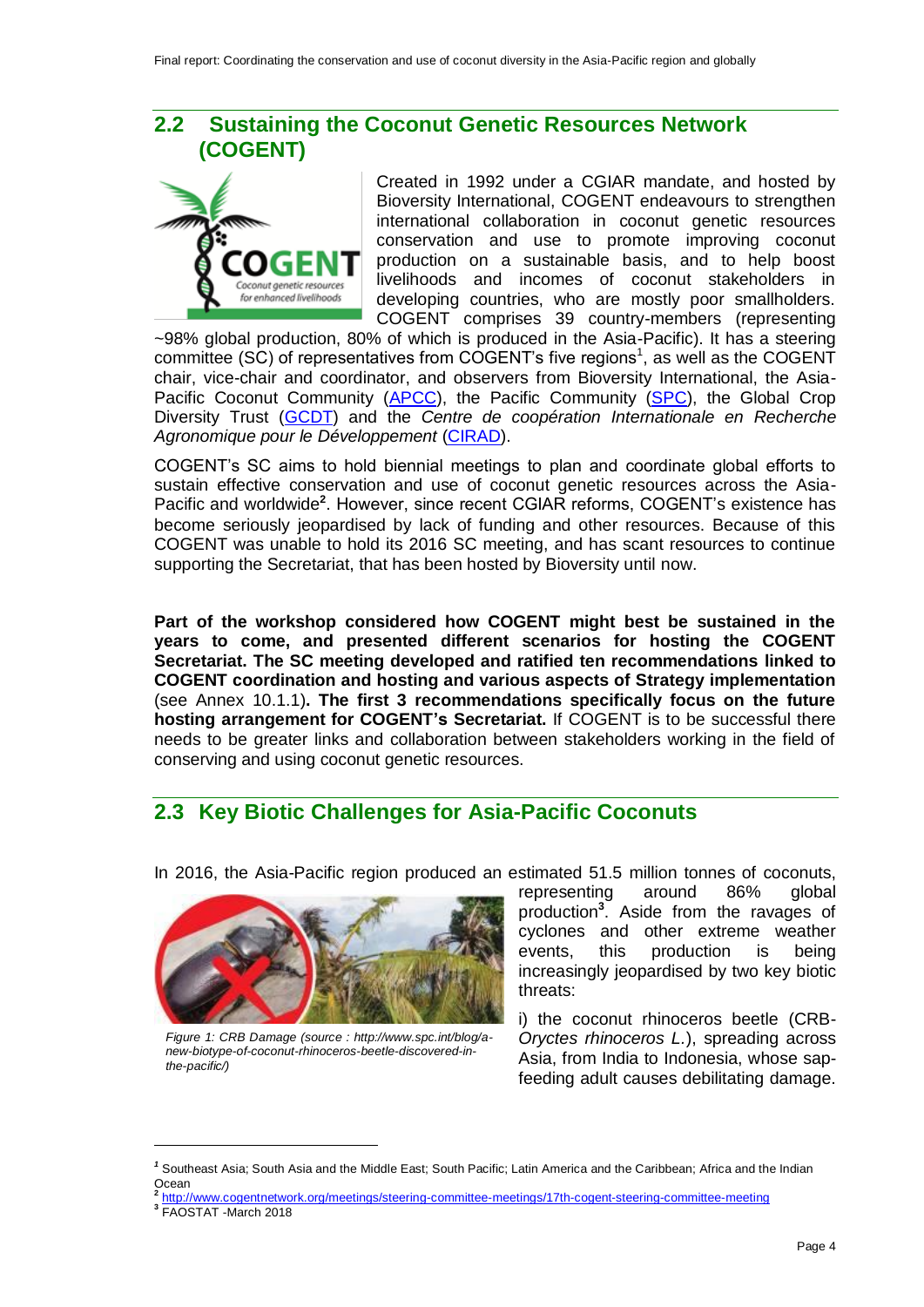A recently-evolved biotype from Guam (CRP-G)**<sup>4</sup>** is resistant to commonly used entomopathogenic biocontrol, unlike the susceptible Pacific biotype (CRP-P), and now poses a serious threat to regional coconut and other palm production.

ii) Bogia Coconut Syndrome (BCS)- a relatively recently identified lethal-yellowing disease, caused by a vector-borne phytoplasma, that causes premature fruit drop and rapid death. BCS also affects other species including areca palms (*Dypsis lutescens*) and banana**<sup>5</sup>** (*Musa spp.*) There are no curative actions for LYD. Today, only strict preventive actions (quarantine areas, and cut and burn) are able to contain the disease.

**The workshop provided an opportunity for delegates to consider current knowledge and discuss what steps may be taken in combatting these serious threats moving forwards (see notes in Annex 10.4) .**

-

**<sup>4</sup>** <http://www.spc.int/blog/a-new-biotype-of-coconut-rhinoceros-beetle-discovered-in-the-pacific/>

[http://www.pacificislandtimes.com/single-post/2018/02/25/Special-Report-Invasive-species-are-a-crisis-for-Guam-and-the-](http://www.pacificislandtimes.com/single-post/2018/02/25/Special-Report-Invasive-species-are-a-crisis-for-Guam-and-the-Pacific-right-now)

<sup>&</sup>lt;mark>[Pacific-right-now](http://www.pacificislandtimes.com/single-post/2018/02/25/Special-Report-Invasive-species-are-a-crisis-for-Guam-and-the-Pacific-right-now)</mark><br><sup>5</sup> in which it is known as Banana Wilt-Associated Phytoplasma- BWAP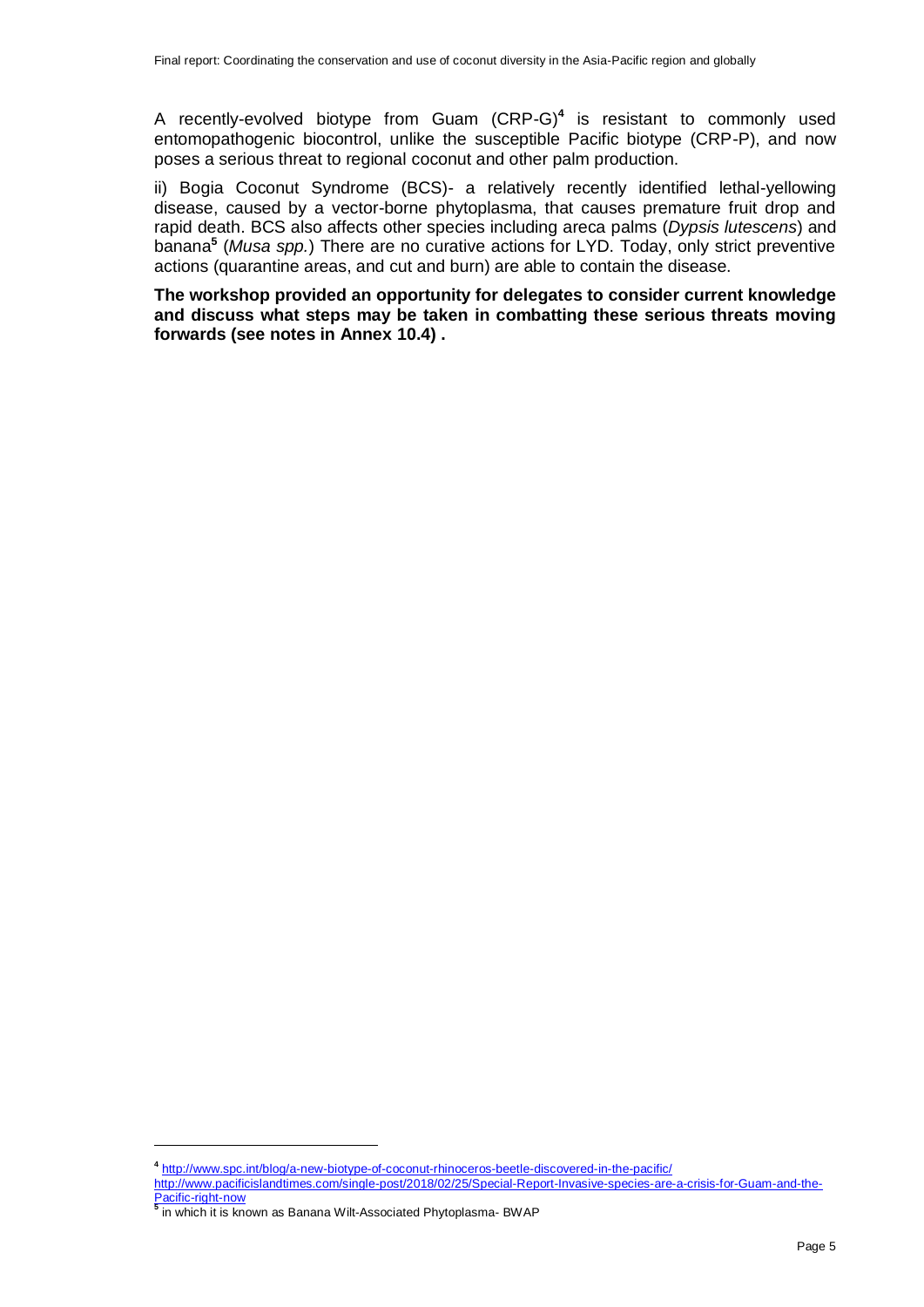# <span id="page-10-0"></span>**3 Objectives**

The overall objective of this small research and development activity (SRA) was to **determine how best to sustain the conservation and use of coconut genetic diversity for the Asia-Pacific Region and globally.** 

Efforts to conserve and exchange coconut genetic resources, in support of better livelihoods for millions of women and men in coconut-growing communities in Asia-Pacific and worldwide, have been supported over the last 25 years by a network of national and regional coconut genebanks coordinated under the auspices of COGENT. As mentioned in section 2.1, COGENT has recently finalised its revised *Global Strategy for Conservation and Use of Coconut Genetic Resources*. However, the genetic resources themselves (especially in the South Pacific region) are at great risk from two emerging biotic threats (Bogia coconut syndrome (BCS) and the Coconut Rhino Beetle-Guam Strain (CRB-G)) and the coordinating mechanism that underpins this international effort (i.e. COGENT) is under threat from recent changes in the funding model for the international agricultural research centres.

This SRA seeks to address to inter-linked research questions:

- 1. How can efforts to promote the conservation and use of coconut genetic resources for improved livelihoods in the Pacific be effectively coordinated, within the region and globally?
- 2. How can the international response to urgent biotic threats to coconut diversity in the Pacific best be coordinated?

The specific objectives are to:

- 1. finalise and launch the *Global Strategy for Conservation and Use of Coconut Genetic Resources*, particularly how this relates to the Pacific region
- 2. assure the technical and organizational underpinning for conservation and use of coconut genetic diversity in the Pacific and globally
- 3. elucidate international efforts to address key biotic (pests) threats to coconut diversity in the Pacific

The overall deliverables are:

- 1. A finalised version of *the Strategy*, particularly how this relates to the Pacific region
- 2. A proposed mechanism to sustain COGENT (or its functions to support the 'Global Strategy') for the future, in the Pacific and at the global level. The COGENT SC and the workshop delegates framed the proposals in terms of a new set of recommendations from the COGENT steering committee
- 3. An outline Action Plan for addressing biotic threats to coconut diversity (and concomitantly coconut cultivation) in the Pacific region, which also link to the workshop SC recommendations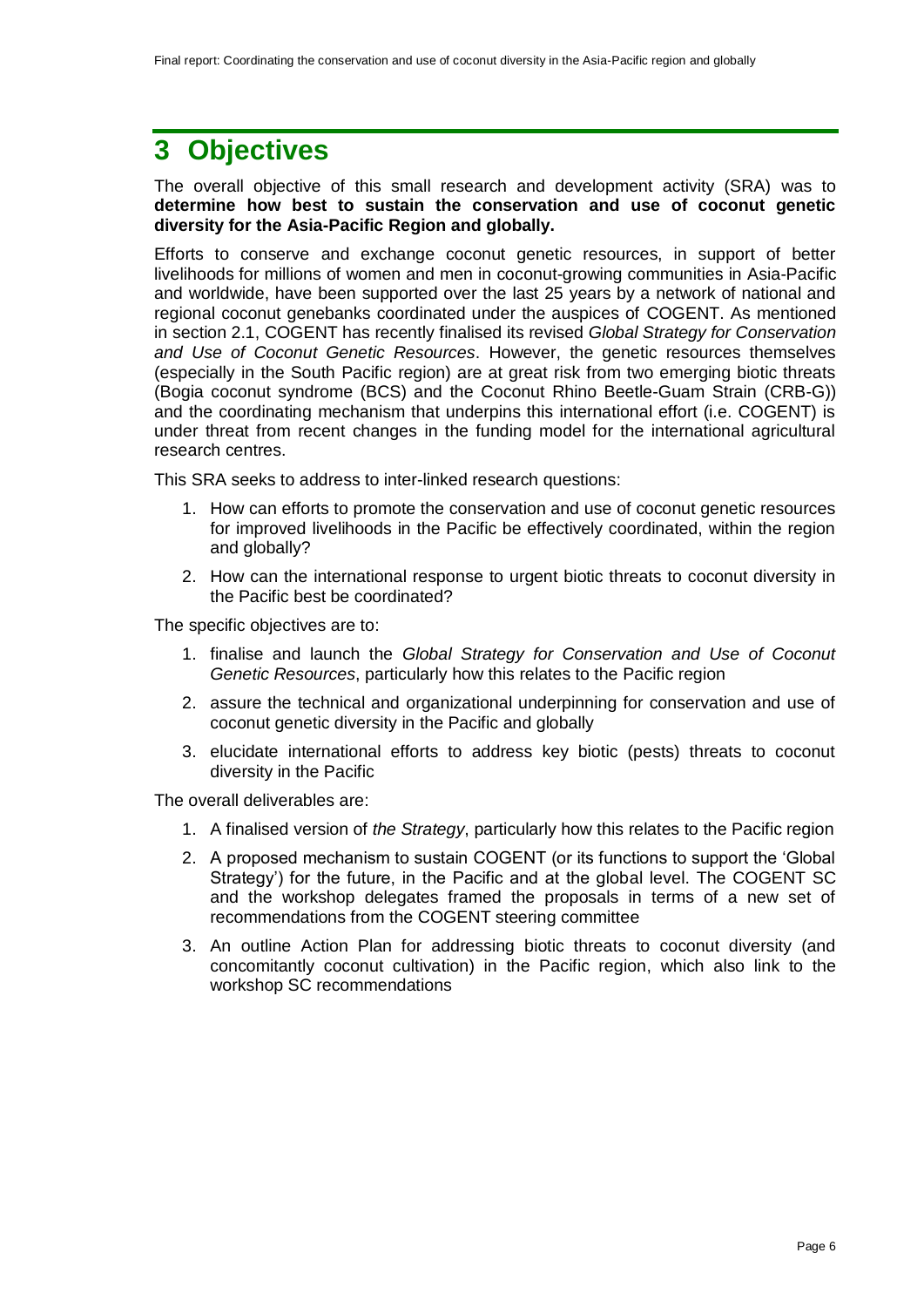# <span id="page-11-0"></span>**4 Operations**

-

### <span id="page-11-1"></span>**Methodology and Activities**

As stated above, the specific objectives of this SRA are to: 1) **finalise and launch COGENT's Global Strategy**, 2) **assure the technical and organizational underpinning for conservation and use of coconut genetic diversity in the Pacific and globally,**  and 3) **To elucidate international efforts to address key biotic and abiotic threats to coconut diversity in the Pacific**;

The draft workshop structure and agenda had already been articulated during the SRA proposal development. Following endorsement, activities as described below were implemented during the reporting period.

Prior to the November 2017 workshop, in order to finalise and launch the *Global Strategy* (**Objective 1**), the ex-officio COGENT coordinator solicited final feedback on narrative content from the ICG curators, COGENT members and the GCDT. Feedback was integrated into the existing almost complete narrative, and after final reviews by the compiling editors<sup>6</sup>, the Strategy was laid out in time for the COGENT SC meeting in the first week of November 2017. During the workshop, the Strategy was discussed, and the brochure outline of the full strategy was ratified and launched. Strategy implementation was also discussed as part of objective 2.

In working towards developing/strengthening a mechanism for supporting conservation and use of coconut genetic diversity (**Objective 2**), activities to organise and hold the 2017 COGENT workshop and SC planning in Fiji were conducted by Bioversity staff and CIRAD (Alexia Prades) working with SPC staff, Fijian colleagues and the SC Chairman and vice-chairman.

The meeting venue and agenda (see annex 10.12) were finalised and agreed with the COGENT SC. Delegates lists were compiled (see Annex 10.13), and invitations (see annex 10.14) dispatched. Invited delegates included: the ex-officio COGENT coordinator; 12 SC members from 12 countries including COGENT's current chair and vice-chair; 7 international observers (ACIAR, Australia; Bioversity International, Italy; CIRAD, France; SPC, Fiji; APCC, Indonesia; and GCDT, Bonn); and a representative of the International Treaty (ITPGRFA). Key coconut scientists, and representatives from Government, private sector and coconut-grower organisations were also invited. The occasion provided an opportunity to strengthen partner relations, including via the opening formalities delivered by key stakeholders from ACIAR, APCC, Bioversity, CIRAD and the Fijian government

The workshop included a combination of internal and open sessions featuring a range of presentations according to the agenda, and included breakout group work for brainstorming and reflection.

A pre-workshop study compared how Bioversity has dedicated resources to coordinate or host a number of genetic resources and other networks. These included: [CacaoNet,](http://www.cacaonet.org/) [MusaNet,](http://www.musanet.org/) the European Forest Genetic Resources Network [\(EUFORGEN-](http://www.euforgen.org/)hosted) and the European Cooperative Programme for Plant Genetic Resources [\(ECPGR-](http://www.ecpgr.cgiar.org/)hosted); as well as the global banana-researcher network [ProMusa,](http://www.promusa.org/MUSALAC) and Bioversity's 4 regional banana networks: [Innovate Plantain](http://www.promusa.org/Innovate+plantain) (West and Central Africa); the Banana Asia-Pacific Network [\(BAPNET\)](http://www.promusa.org/BAPNET); the Banana Research and Development Network for Latin America and the Caribbean [\(MUSALAC\)](http://www.promusa.org/MUSALAC); and the Banana Research Network for Eastern and Southern Africa (BARNESA). (see Study terms of reference- annex 10.21) The

*<sup>6</sup> Dr Roland Bourdeix (COGENT coordinator 2011-2014), Dr Alexia Prades (COGENT coordinator 2015-2017 and Vincent Johnson (current ad-interim coordinator)*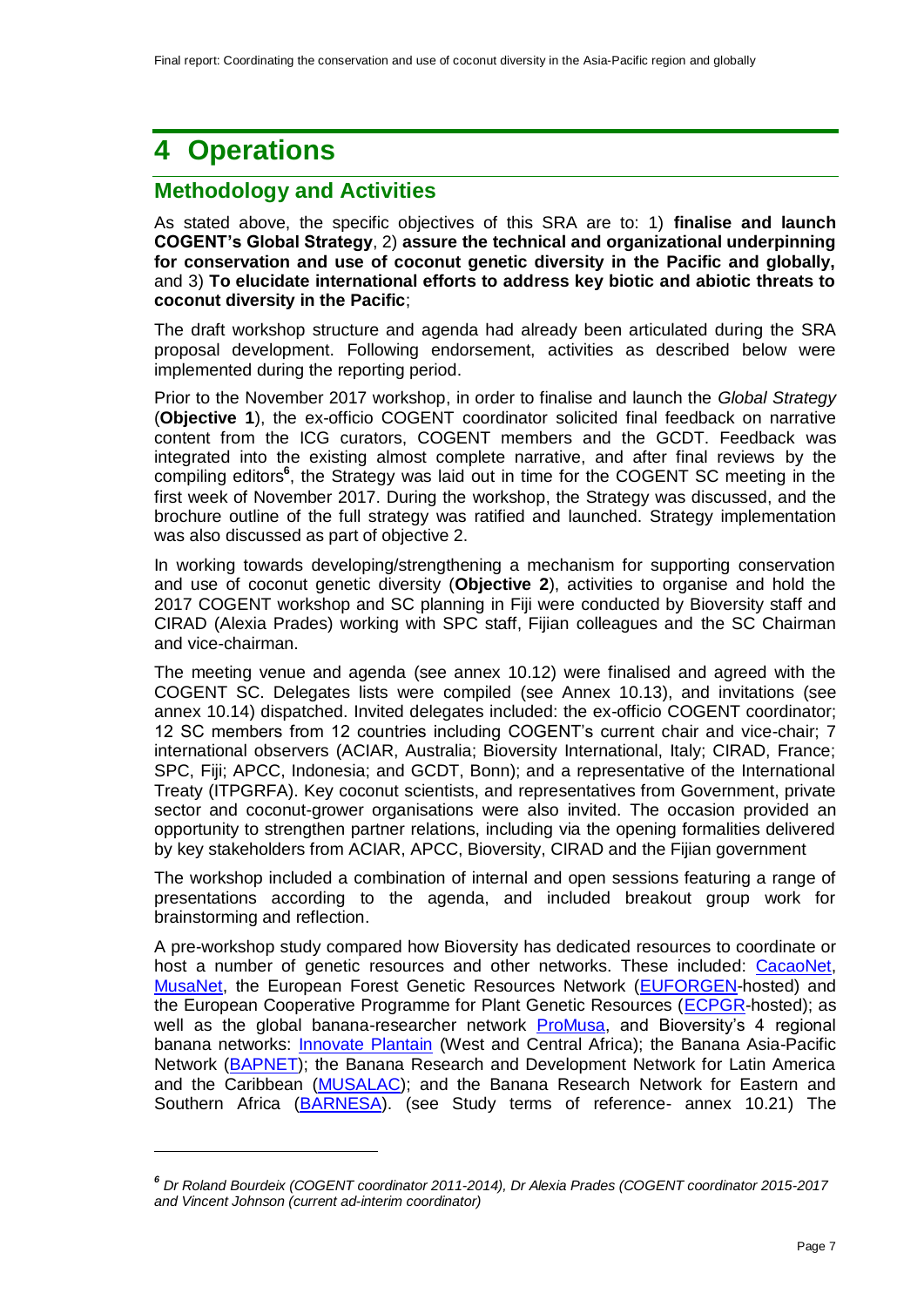investigation involved COGENT's SC and members, as well as other key stakeholders (see study timeline in annex 10.22). Some groundwork was already laid, and the COGENT Chair and Vice Chair already informed during recent SC side-meetings and formal communication from Bioversity and CIRAD DGs (see annex 10.23).

The study also formulated network Secretariat hosting criteria. Candidate hosting organisations were then reviewed according to the established/ agreed criteria. The study also developed alternative hosting terms reference (see Annex 10.21) in time for SC discussion (a 1-2 page outline of each option (see consolidated versions annex 10.24), how well the criteria are met including budgetary criteria). After the options were presented, the SC members voted on their preferred option. It was hoped that a firm timeline for transition of the COGENT Secretariat to the new host could have been articulated during the workshop, but more time is needed. The authors propose a deadline of 22 August 2018, when the new arrangement can be presented at the  $48<sup>th</sup>$  APCC COCOTECH meeting.

On the last day a field visit was arranged to the Pacific Green furniture factory near Nadi

To achieve **objective 3**, during the workshop, delegates broke into two groups to discuss current status of regional biotic threats to coconut diversity, and what measures are currently being deployed to mitigate these threats, as well as identifying any research gaps, and how such gaps might be filled . It was hoped that participants would explore how to adopt a more concerted approach where appropriate, or where more individual approaches may be needed in certain scenarios. SPC presented a summary of the recently concluded Pacific workshop on CRB, and Richard Markham of ACIAR outlined the need for an action plan for the Pacific area, focusing on CRB and Bogia Coconut syndrome, as well as alluding to the planned climate threat mapping work within the Darwin-funded regional project.

On the penultimate day, the workshop developed ten COGENT recommendations arising from all sessions of the workshop. These were then ratified on the last day, and sanctioned by the outgoing COGENT chair and ad-interim COGENT coordinator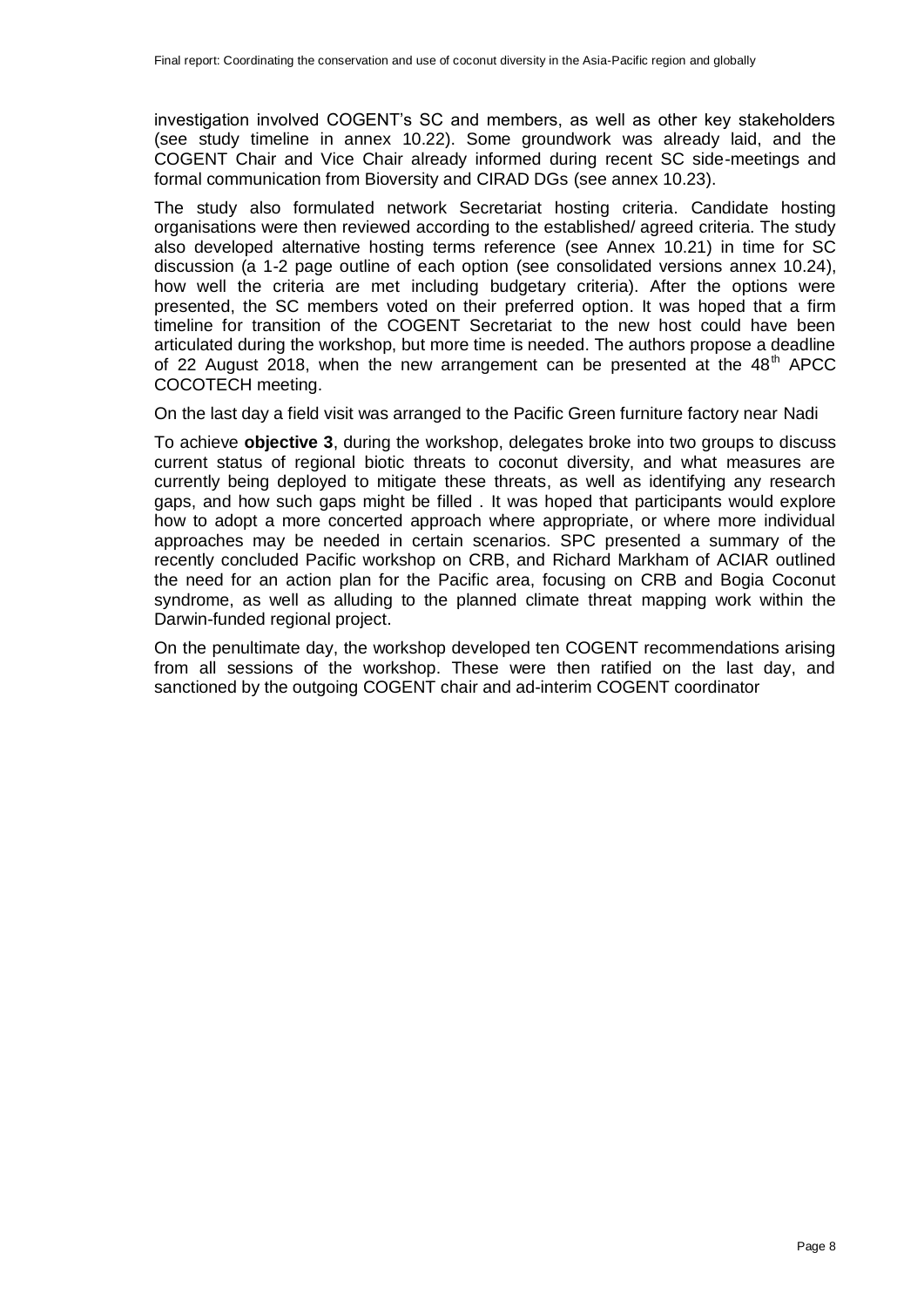# **5 Achievements against activities and outputs/milestones**

#### *Objective 1: To finalise and launch the Global Strategy for Conservation and Use of Coconut Genetic Resources*

<span id="page-13-0"></span>

| no. | activity              | outputs/ milestones <sup>7</sup>                   | completion date                    | comments                                                                                                                                                     |
|-----|-----------------------|----------------------------------------------------|------------------------------------|--------------------------------------------------------------------------------------------------------------------------------------------------------------|
| 1.1 | finalise<br>narrative |                                                    | 24/10/2017                         |                                                                                                                                                              |
| 1.2 | finalise<br>layout    | strategy brochure finalised                        | 24/10/2017                         | Electronic version ready 5-days before workshop. Hard copies printed in time for                                                                             |
| 1.3 | publish               | strategy brochure electronically<br>published      | 25/10/2017                         | sharing and reference at workshop                                                                                                                            |
| 1.4 | print                 | Hard copy brochure printed                         | 26/10/2017                         |                                                                                                                                                              |
| 1.5 | launch                | strategy brochure launched                         | 02/11/2017                         | Launched during workshop                                                                                                                                     |
| 1.1 | finalise<br>narrative | Full strategy chapters 0,1,2                       | 25/10/2017                         | updating was needed, now complete, except <i>invited preface</i> (perhaps from<br>Gabrielle Persley - Richard Markham's suggestion)                          |
| 1.2 | finalise<br>layout    | and annexes finalised                              | 24/10/2017                         | Existing layout needed moderate adjustment                                                                                                                   |
| 1.1 | finalise<br>narrative |                                                    | 28/10/2017 then Est.<br>13/04/2018 | After workshop 'finalised' narrative contained some contended areas further<br>review requested by chapter author, final editing still to be completed       |
| 1.2 | finalise<br>layout    | Full strategy chapter 3 finalised                  | 28/10/2017                         | Layout complete                                                                                                                                              |
| 1.3 | publish               | full strategy document<br>electronically published | Estimate 04/05/2018                | Could be sooner (if no final distractions)                                                                                                                   |
| 1.4 | print                 | full strategy document printed                     | By 31/05/2018                      |                                                                                                                                                              |
| 1.5 | launch                | full strategy document<br>launched                 | 22/08/2018                         | Suggested date to synchronise with 48 <sup>th</sup> APCC COCOTECH meeting in Bangkok,<br>and possibly to coincide with formal transfer of COGENT Secretariat |

*<sup>7</sup> Traffic light colors indicate extent of achievement*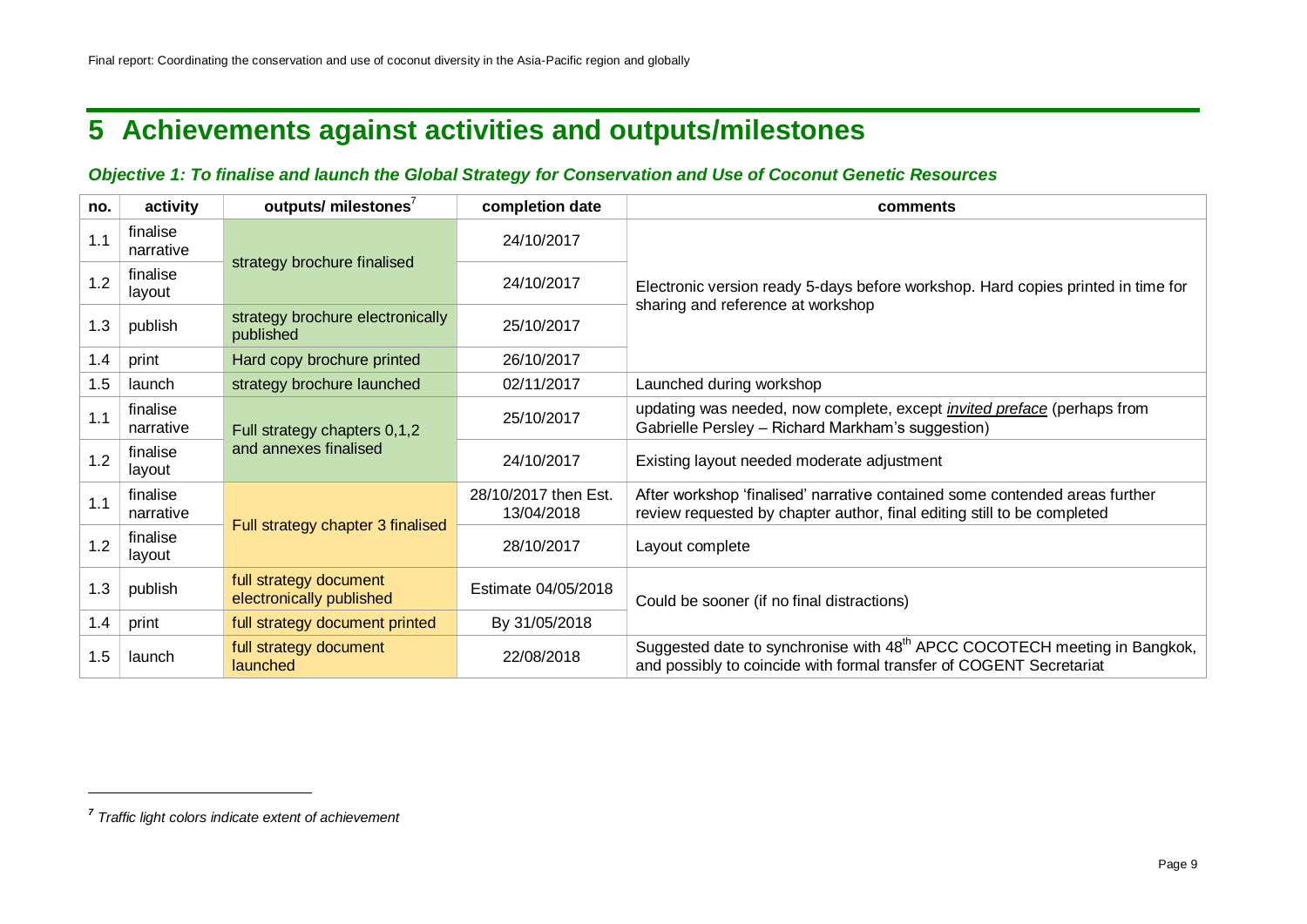#### *Objective 2: To assure the technical and organizational underpinning for conservation and use of coconut genetic diversity in the Pacific and globally*

| no. | activity     |                                                                          | outputs/milestones                                                               | completion date                                              | comments                                                                                                                                                                                                                                                               |
|-----|--------------|--------------------------------------------------------------------------|----------------------------------------------------------------------------------|--------------------------------------------------------------|------------------------------------------------------------------------------------------------------------------------------------------------------------------------------------------------------------------------------------------------------------------------|
|     |              |                                                                          | workshop announced                                                               | 18/09/17                                                     |                                                                                                                                                                                                                                                                        |
|     |              |                                                                          | Invitations extended with draft agenda                                           | 02/10/2017                                                   |                                                                                                                                                                                                                                                                        |
|     | activities   |                                                                          | Venue finalised                                                                  | 02//10/2017                                                  |                                                                                                                                                                                                                                                                        |
| 2.1 |              | Workshop organisation                                                    | Agenda finalised                                                                 | 26/10/2017                                                   | Standard workshop logistics rolled out, back-                                                                                                                                                                                                                          |
|     |              |                                                                          | Travel itineraries/ bookings completed                                           | 26/10/2017                                                   | to-back with Darwin coconut project in<br>Samoa, but uncomfortably tight turnaround                                                                                                                                                                                    |
|     |              |                                                                          | Press release disseminated                                                       | 26/10/2017                                                   |                                                                                                                                                                                                                                                                        |
|     | Pre-workshop |                                                                          | Delegates welcome pack information compiled                                      | 26/10/2017                                                   |                                                                                                                                                                                                                                                                        |
| 2.2 |              | <b>Review of COGENT</b><br>Secretariat hosting<br>resources and criteria | criteria, options and resources for Secretariat hosting<br>compiled              | 27/10/2017                                                   | OK, but caution needed in estimated true<br>costs of hosting Secretariat.                                                                                                                                                                                              |
| 2.3 |              | discussion and voting                                                    | Long-term viable COGENT hosting arrangements<br>presented and best option agreed | 02/11/2017                                                   | OK, APCC was voted as the nominated host                                                                                                                                                                                                                               |
| 2.4 | activities   | presentation and<br>discussion                                           | Coconut GR Strategy presented & launched                                         | 02/11/2017- full<br>launch at<br><b>COCOTECH</b><br>22/08/18 | Brochure delivered and launched. Delay in<br>launch of full Strategy caused by contention<br>over narrative in Chapter 3 (see objective 1)                                                                                                                             |
| 2.5 | In-workshop  | Breakout groups                                                          | Coconut GR Strategy implementation workplan/roadmap<br>developed                 | 02/11/2017                                                   | Ideas discussed/outline produced, but<br>delegates agreed implementation plan needs<br>to be fleshed out after Strategy and ITAGs<br>finalised. ITAGs will oversee implementation,<br>ITAGs to be re-formed/confirmed/created<br>via COGENT nomination process in 2018 |
| 2.6 |              | presentations                                                            | COGENT activities and needs for each of the five<br>regions presented.           | 02/11/2017                                                   | Brazil and Côte d'Ivoire reps had travel /<br>authorisation complications and<br>presentations delivered by attending<br>colleagues. Content variable                                                                                                                  |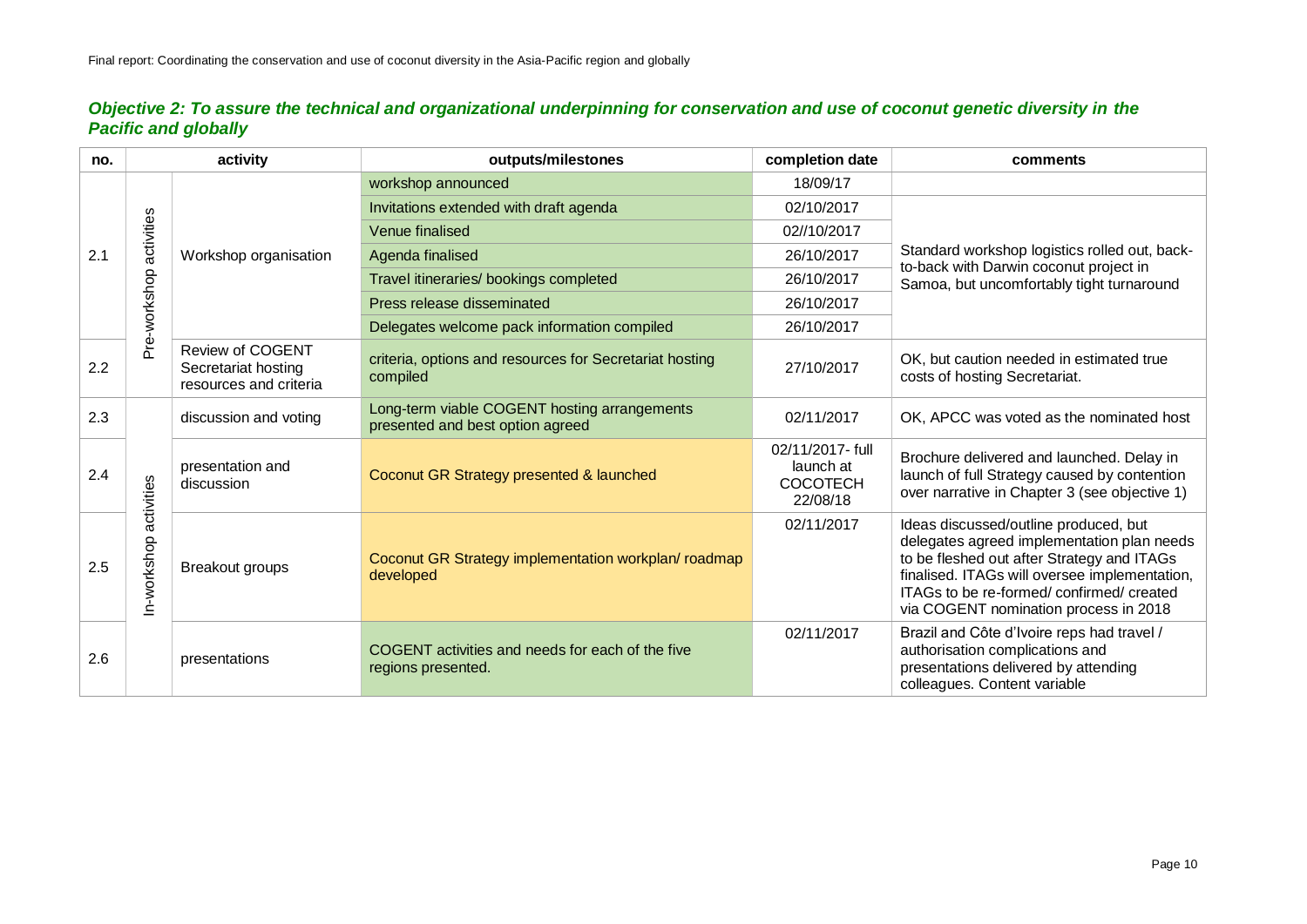| no.  |                            | activity                                                                         | outputs/milestones                                                                                                                                                                             | completion date | comments                                                                                                                                                                                                                                                                                                                                                                                 |
|------|----------------------------|----------------------------------------------------------------------------------|------------------------------------------------------------------------------------------------------------------------------------------------------------------------------------------------|-----------------|------------------------------------------------------------------------------------------------------------------------------------------------------------------------------------------------------------------------------------------------------------------------------------------------------------------------------------------------------------------------------------------|
| 2.7  |                            | discussions                                                                      | COGENT galvanised, with members' commitment<br>secured to implement the Strategy and COGENT's<br>research agenda.                                                                              | 02/11/2017      | includes a) reinforcing COGENT 's<br>commitment to supporting mitigating regional<br>and global threats to coconut diversity and<br>production, b) developing better<br>understanding of COGENT's role in engaging<br>with key stakeholders, c) COGENT<br><b>International Thematic Action Groups</b><br>(ITAGs) and, d) establishing a fund-raising<br>taskforce see also post-workshop |
| 2.8  |                            | training on MLS,<br>germplasm management,<br>threat mitigation and<br>monitoring | ICG curators' capacity for germplasm management<br>within the MLS built                                                                                                                        | 02/11/2017      | Useful input from TRUST presentations and<br>ITPGRFA remote presentation<br>(representatives unable to interact as parallel<br>7 <sup>th</sup> governing body meeting in Rwanda same<br>week                                                                                                                                                                                             |
| 2.9  |                            | round-table brainstorming<br>sessions                                            | Identifying opportunities for public-private partnerships, &<br>ways to upgrade current conservation and use practices,<br>including how COGENT will assist in climate-change<br>preparedness. | 03/11/2017      | Insufficient time was available to include this<br>agenda item, only two private sector<br>delegates attended <sup>8</sup> ,                                                                                                                                                                                                                                                             |
| 2.10 |                            | Drafting and ratifying 10<br>recommendations                                     | 10 recommendations for COGENT future actions                                                                                                                                                   | 03/11/2017      | OK                                                                                                                                                                                                                                                                                                                                                                                       |
| 2.11 |                            | SC meeting nominations<br>& voting                                               | New COGENT Chair and Vice-Chair elected                                                                                                                                                        | 03/11/2017      | <b>OK</b>                                                                                                                                                                                                                                                                                                                                                                                |
| 2.12 | activities/                | <b>ITAG</b> re-structuring<br>nominations                                        | New ITAGs, with new themes represented, and new<br>members and leaders nominated/established as<br>appropriate.                                                                                | 22/08/2017      | In time for COCOTECH- . ITAG leaders have<br>to be elected and they have to build their<br>team.                                                                                                                                                                                                                                                                                         |
| 2.13 |                            | Workshop report drafting                                                         | Draft SRA technical report produced                                                                                                                                                            | 31/03/2018      | OK                                                                                                                                                                                                                                                                                                                                                                                       |
| 2.14 | follow up<br>Post-workshop | Interactions between<br>COGENT SC and APCC,<br>and others                        | <b>COGENT Secretariat/ Bioversity Article 15 obligations</b><br>transferred                                                                                                                    | 22/08/2017      | In time for COCOTECH                                                                                                                                                                                                                                                                                                                                                                     |
| 2.15 |                            | Interactions between<br>COGENT SC and APCC,<br>and others                        | COGENT sustained, viable and functional to support<br>ongoing coconut GR conservation and MLS worldwide                                                                                        | 22/08/2017      | In time for COCOTECH                                                                                                                                                                                                                                                                                                                                                                     |

*<sup>8</sup> Umapathyfarms.com gave an interesting presentation on barcoding in hybrid nut production*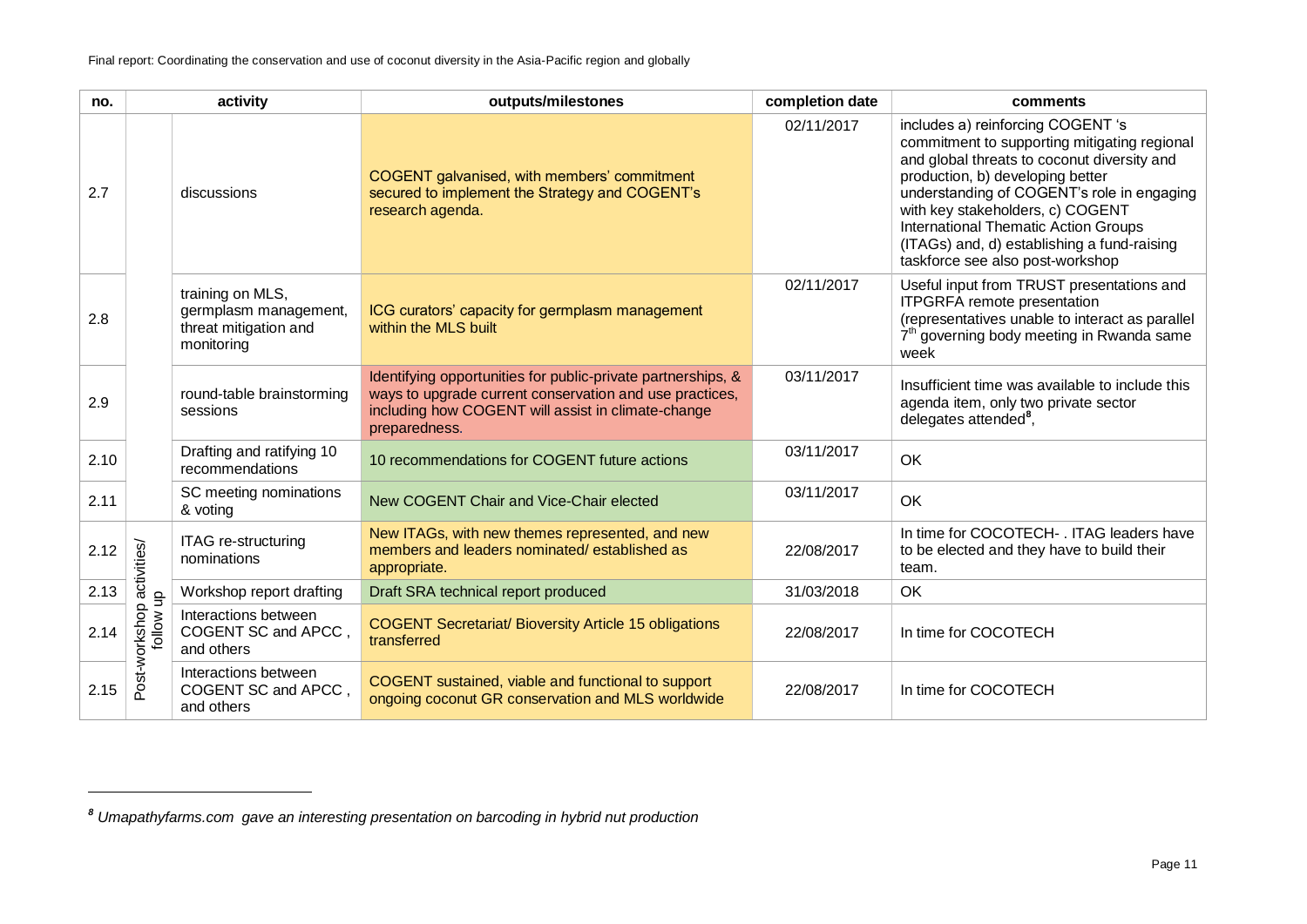| no.  | activity                                           | outputs/milestones              | completion date         | comments                                                                                                                                                                                                                                                       |
|------|----------------------------------------------------|---------------------------------|-------------------------|----------------------------------------------------------------------------------------------------------------------------------------------------------------------------------------------------------------------------------------------------------------|
| 2.16 | <b>Drafting Strategy</b><br>implementation roadmap | Strategy implementation roadmap | Estimate by<br>22/08/18 | Use original chapter 4 of Strategy as starting<br>point. This activity will be performed by the<br>ITAGs' leaders. Hence, it will be completed<br>after the ITAG leaders' election and ITAG<br>composition are validated by the SC (remote<br>voting process). |
| 2.17 | Implementation of<br>Strategy                      | <b>Strategy implemented</b>     | Ongoing  by<br>end2027  | Ongoing- funding, capacity and other<br>resources need further mobilizing                                                                                                                                                                                      |

#### *Objective 3: To elucidate international efforts to address key biotic and abiotic threats to coconut diversity in the Pacific*

| no. | activity                                                                                                                                                   | outputs/ milestones                                                                                                                                                                          | completion date | comments                                                                                                                                                                                    |
|-----|------------------------------------------------------------------------------------------------------------------------------------------------------------|----------------------------------------------------------------------------------------------------------------------------------------------------------------------------------------------|-----------------|---------------------------------------------------------------------------------------------------------------------------------------------------------------------------------------------|
|     | articulating current status of measures<br>addressing key BIOTIC threats, and<br>then identifying any research gaps,<br>and how such gaps might be filled. | An Action Plan for comprehensively addressing these<br>selected threats to coconut diversity in the Pacific region,<br>linked to an outline action plan for addressing key global<br>threats | 02/11/2017      | Only partially completed, this is an<br>enormous undertaking, and the<br>workshop only skimmed the<br>surface, but gained insights into<br>threats in different COGENT<br>member countries. |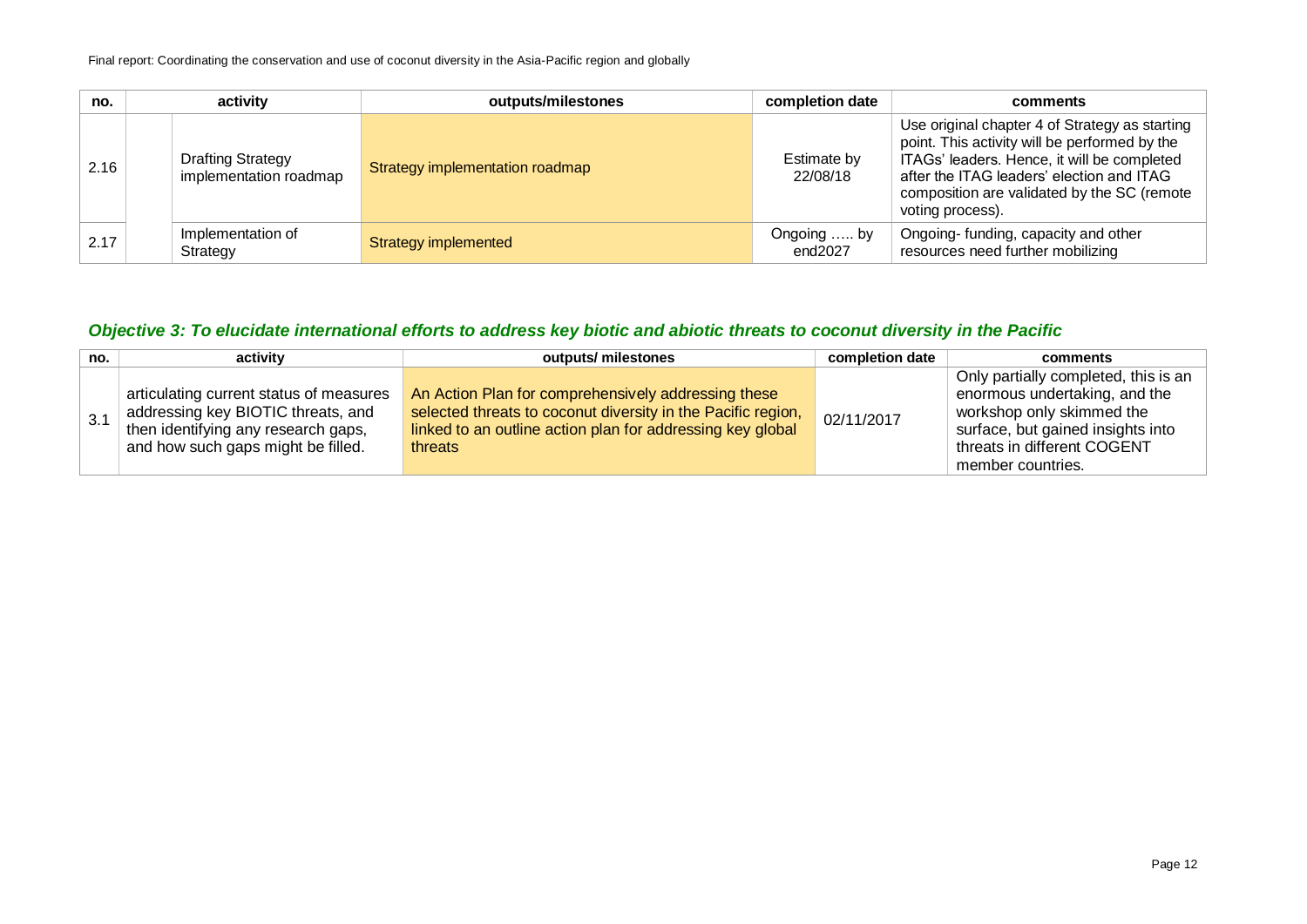# <span id="page-17-0"></span>**6 Key results and discussion**

## <span id="page-17-1"></span>**6.1 Objective 1 – To finalise and launch the Global Strategy**

The new *Global Strategy for the Conservation and Use of Coconut Genetic Resources* is the culmination of scores of worldwide expert consultations over more than 6 years**<sup>9</sup>** . Chapter 1 introduces the background context and rationale of the Strategy. Chapter 2 provides a global analysis of the present status of coconut genetic resources conservation and use. Chapter 3 focuses on prioritizing the actions and research needed to effectively secure coconut diversity and enhance its use, and proposes plans to develop concrete mechanisms, skills and research that will permit the global coconut community to achieve the Strategy's objectives. Against the backdrop of a rapidly changing 'coconut conservation landscape', its production has been prone to debate and contention. Dwindling support for coconut research has also hampered the final delivery of this document, but now thanks to the support of ACIAR and DFAT, the authors, compilers and editors are happily anticipating its final publication in the coming weeks.

The electronic and hard-copy versions of the brochure were published in time for the Workshop. Ideally, delegates could have benefited from a longer pre-workshop period to review the contents for more meaningful discussions, although perhaps the time for further meaningful discussions is past (in the light of such already extensive consultation). However, although the bulk of the full strategy narrative has been finalised and laid out, chapter 3 (*Where do we go from here*) required and has just received a further postworkshop review, to ensure that meaningful narrative is not excluded in the assiduous editing. Accordingly we can only publish and print the full Strategy when this reviewed chapter has been copy-edited and proof-read. In the meantime Annex 10.4 contains the hyperlinks to the current versions of each section. Restricted numbers of hard copies of the brochure are available and some hard copies of full strategy document should be available soon on request, as appropriate and according to budget restrictions. It is proposed that the Strategy be formally launched at the upcoming  $48<sup>th</sup>$  APCC COCOTECH meeting in Bangkok in August 2018.

All of that said, such a Strategy is of little value unless it is implemented for coconut genetic resources to be more effectively conserved and used. The SRA work specifically addresses this need in aiming to achieve its second objective.

# <span id="page-17-2"></span>**6.2 Objective 2- To assure the technical and organizational underpinning for conservation and use of coconut genetic diversity in the Pacific and globally**

COGENT's essential *raison-d'être* is to assure the technical and organizational underpinning for conservation and use of coconut genetic diversity (including that of the Pacific). Although coconut plays a key role in the lives of hundreds of millions, years of neglect threatens to extinguish some of its unique diversity, and to seriously constrain linked livelihoods, as well as jeopardizing the future viability of COGENT. Bioversity International has hosted the COGENT Secretariat since its birth, but no longer has the resources to provide such support.

-

<sup>&</sup>lt;sup>9</sup> This was implemented as a part-time (10% full time) and sometimes discontinuous task during this period, in numerous steps and by different persons.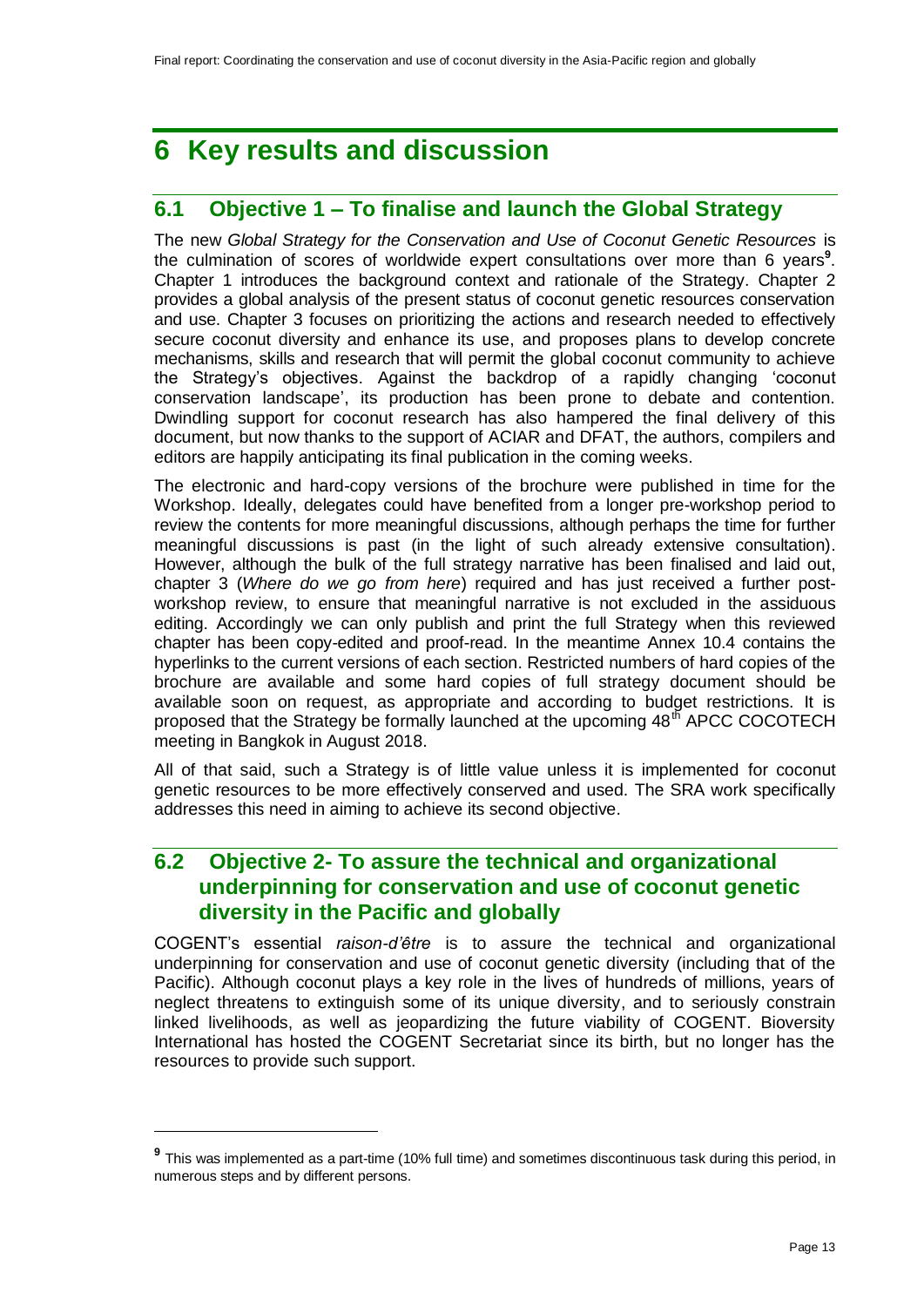To help achieve this second objective, the SRA has supported a study to consider criteria, explore options and assess the required resources for hosting the COGENT Secretariat in the years to come. It has also supported running the workshop in Fiji to provide a forum for: i) COGENT's SC agreeing on the best alternative hosting arrangement moving forwards; ii) Presenting and launching the Strategy, and developing an implementation workplan; iii) Sharing updates on COGENT activities and needs for each of its five regions; iv) Galvanising COGENT members' commitment to implement the Strategy and COGENT's research agenda; v) Building ICG curators' germplasm management capacity within the MLS; vi) Developing priority recommendations for COGENT's future actions and vii) Electing a new COGENT Chair and Vice-Chair

#### **6.2.1 Alternative hosting arrangements for the COGENT Secretariat**

The need to identify a new Secretariat hosting arrangement to keep COGENT effective and ensure completion and implementation of Global Coconut GR Strategy arose from recent CGIAR systemic changes that have reduced Bioversity's available resources to support the COGENT Secretariat. The study and SC discussions highlighted resource requirements for IT support, finance, administration, HR, communications, and fundraising support etc. Although Bioversity has no core coconut research expertise, it was noted that it has farming-systems expertise linked to other palm species and GR management experience. CIRAD has supported COGENT via technical expertise and coordination for the Secretariat. Two researchers were successively seconded 2011 to 2017

To explore alternative hosting arrangements, Bioversity International i) appointed 'COGENT Hosting Arrangement Officer'; ii) drafted the hosting study TOR, iii) provided a Joint Communication from CIRAD/Bioversity DGs to COGENT's Chair/ Vice Chair; and iv) developed a COGENT hosting plan to recommend a set of scenarios for presentation to COGENT's SC for sustainable hosting of the network. Final decisions for any new arrangement for Secretariat hosting were taken by SC (not Bioversity).

The study reviewed i) what resources Bioversity needed in order to continue supporting the COGENT Secretariat, and ii) Bioversity's existing mandate/ obligations towards hosting COGENT Secretariat/ TREATY. The study identified four essential hosting criteria that would be required by any potential host institution: i) global reach; ii) located in 'coconut region', iii) relevant coconut links; and iv) possessing the necessary capacities (support services; networking, fundraising- including Windows 1-3, Bilateral and possibly subscription income). The study consulted other relevant stakeholders to develop alternative hosting arrangements, and held initial bilateral interactions, then planned for multilateral interactions which were not executed due to time-zone logistical constraints.

During the SC workshop alternative hosting arrangements were presented, with main options: APCC, and SPC (or combined), and others including continuing with Bioversity International, or considering CPCRI, India; or CATAS, China. Each option was presented in the light of its pros and cons, or comparative advantages. (see annex 10.25)

The SC /members decided on their preferred option as APCC, provided the organisation achieved its planned UN status. A formal timeline for transition to a new sustainable long-term hosting arrangement has yet to be developed , although it is proposed that this be done as soon as possible, according to time and other resource availability, but before the APCC 48th COCOTECH meeting.

SC members had also been willing to consider an interim hosting arrangement along with longer-term arrangement. APCC and SPC are arguably equally strong contenders, although the SC selected APCC as the new host organisation. It has strong links with Asia Pacific Coconut Community, including SPC/PCA; strong liaison with high-level government, international and private sector bodies; effective linkages between GR , production and postharvest; is located in primary production zone; could assume existing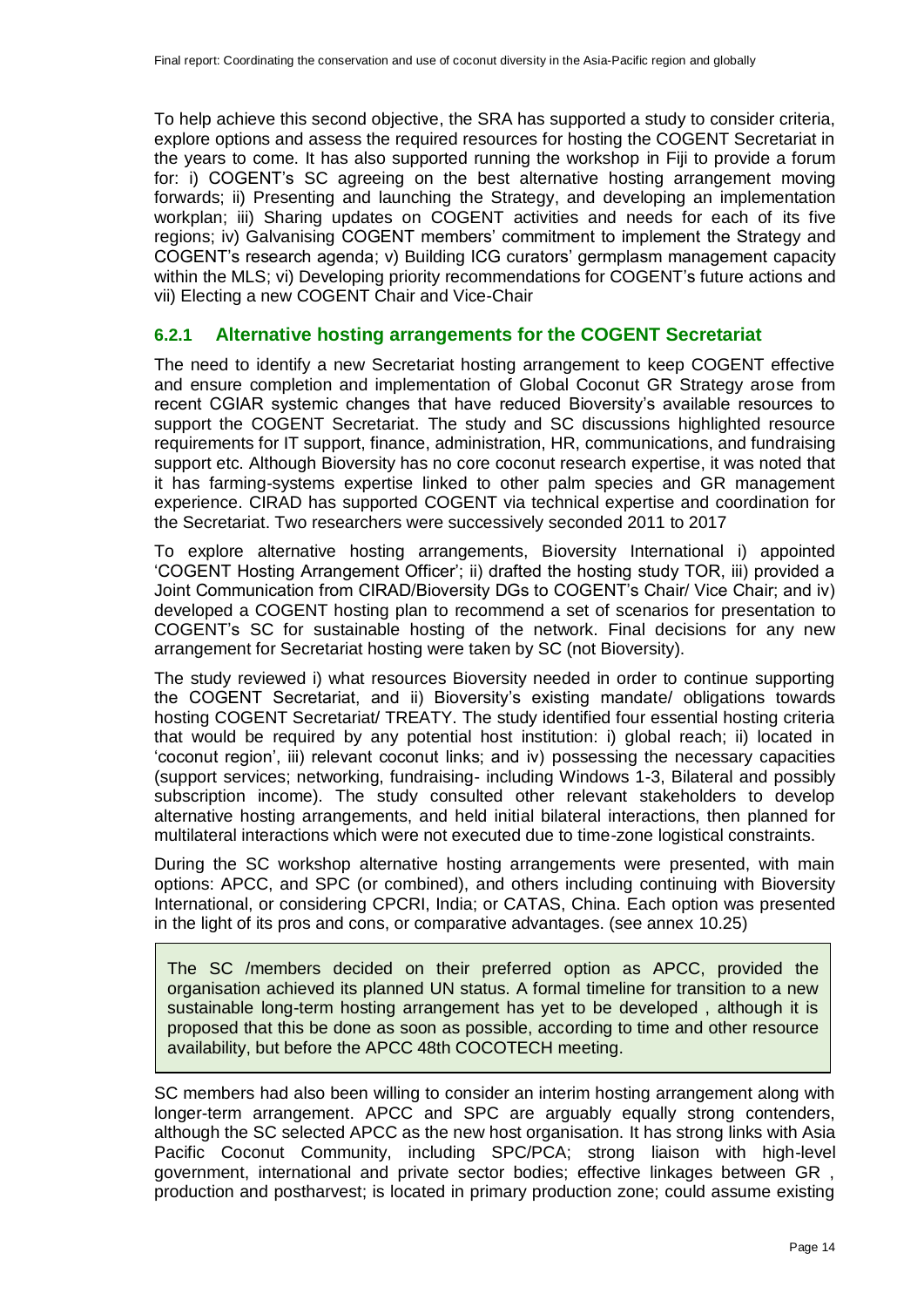obligations, and lobby for TREATY Article 15 cover for other ICGs; global reach forthcoming; capacities for effective support services; networking, fundraising; is gearing up for genebank audits, planning to encourage genebank strategy development, can hold Back-to-back meetings with Cocotech meetings (economies of scale, and is keen to adopt multilateral hosting arrangement if feasible. Much of these strengths are shared by SPC, which has superior technical capacity, although neither is yet truly/ fully global in scale. There is a possibility both APCC and SPC could be ultimately involved in hosting COGENT. It was also noted that the hosting governance mechanism needs to be independent of the host and fully transparent.

From consulting with other network administrators (especially MusaNet), and comparing with COGENT;'s requirements to date, the study also identified annual resource requirements for hosting the Secretariat and coordinating a network, as outlined in Table 1.

| <b>ITEM</b>  |                                                         | <b>SUB-CATEGORY</b>                             |
|--------------|---------------------------------------------------------|-------------------------------------------------|
|              |                                                         | <b>Technical writing</b>                        |
|              |                                                         | Fundraising                                     |
|              | Coordinator                                             | Genebanks (esp ICGs) liaison and monitoring     |
| <b>Staff</b> |                                                         | Partner/ member liaison                         |
|              |                                                         | Accession Data management/ harmonisation (CGRD) |
|              | Admin<br>Assistant                                      | Standard admin support                          |
|              |                                                         | biennial SC meeting (1.5 pa)                    |
| Meetings     |                                                         | monthly virtual meetings                        |
|              |                                                         | training/ capacity building meetings            |
|              |                                                         | Website maintenance                             |
|              | Communications<br>multi-media- videos, flyers, leaflets |                                                 |
|              |                                                         | Publications (including layout)                 |
| Admin.       |                                                         | Running costs/ rental office space/website      |
|              |                                                         | Materials (stationary/ miscellaneous)           |
| Travel       |                                                         |                                                 |
| overheads    |                                                         |                                                 |
|              | contingency (5%)                                        |                                                 |

**Table 1:Resources needed to support a network secretariat**

Whilst the costs associated with hosting's annual resource requirements will vary according to region and context Bioversity provided a fully costed estimate that compared hosting located in Europe with that in India, and also using local and international staff costs. The range of annual costs ran from US\$90,000 to US\$250,000. The APCC will be reviewing its lower cost estimates in the light of this exercise.

#### **6.2.2 Developing a Strategy implementation workplan**

Presenting and launching the Strategy has already been discussed above in section 6.1. On day two in the afternoon, despite the contentions over chapter 3 narrative, the Strategy was officially launched. Dr Perera, the outgoing chair, re-launched the International Thematic Action Groups (ITAGS), reminding delegates of how they had been previously formed. The ITAG leader designated by consensus or voting. The ITAG leader then designates 4 researchers all belonging to institutions and countries from the COGENT network. Then the team of 5 researchers designates new ITAG members by consensus or voting. The maximum size of the ITAGs will be 20 researchers, as acting members, and 10 junior non-voting members (students). As soon a researcher is involved as acting member, (s)he can participate in selecting the next ITAG members. Researchers from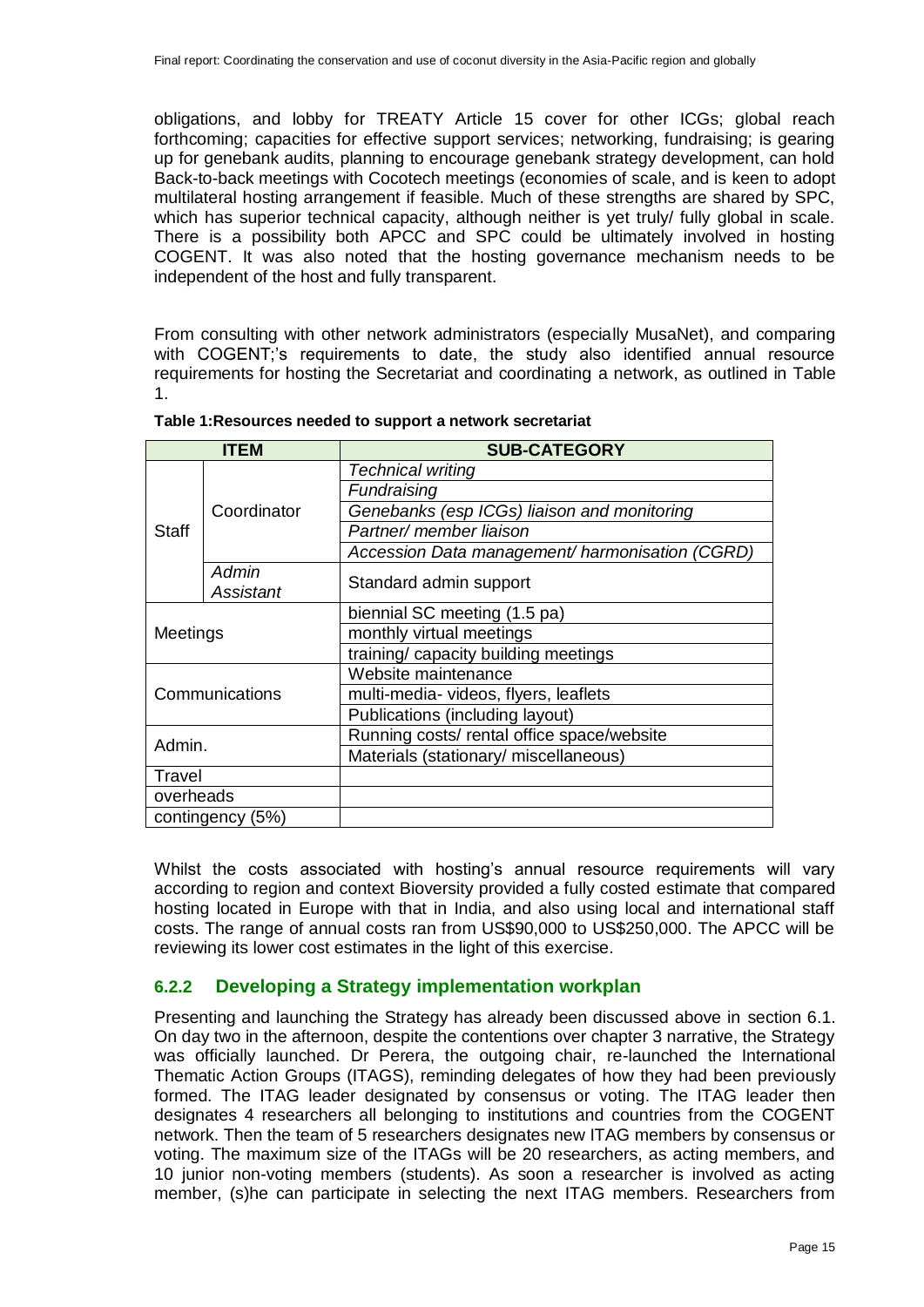non-member countries are welcome in ITAGs, so long as they don't outnumber researchers from COGENT member-countries.

Delegates broke into two groups to brainstorm how a Strategy implementation plan may best be developed to effectively guide implementation, and then each group reported in report in plenary.

Delegates were unanimous in agreeing that the International Thematic Action Group (ITAG) leaders should take responsibility for overseeing the implementation of those parts of the Strategy that link to their theme. However, for this to happen COGENT first needs to coordinate the proposed nominations from all country members and the SC for i) any changes to the number and list of current seven thematic groups (see [http://www.cogentnetwork.org/action-groups\)](http://www.cogentnetwork.org/action-groups) and also Annex 10.26; ii) any change or creation of ITAG leaders, and iii) any changes to the composition of the ITAG team. SC 2017 recommendation 4 in Annex 10.11 refers to this and also includes the original implementation plan that was drafted by Roland Bourdeix, as a very advanced starting point. Discussions outlined the slight revision to the above-mentioned draft process for ITAG (re)formation and nominations, that was agreed by the SC as follows:

- 1. Country members to solicit nominations for ITAG leaders not necessarily just within COGENT membership
- 2. COGENT secretariat will review scientific profile of nominees, (criteria to include thematically linked experience in research field, publications, track record of research projects, links with research and policy community,)
- 3. Remote vote of ITAG leaders by SC
- 4. ITAG leader to select ITAG members (5-20) including gender balance where possible, and senior / junior), balance of geographical regions; (for senior choices-thematically linked experience in research field, publications, track record of research projects, links with research and policy community- junior same but lighter)
- 5. See TOR for ITAG leaders to be posted on website (2014 SC meeting) and attached to soliciting message

It is proposed that the new ITAGs will be finalised before the APCC 2018 COCOTECH meeting, and a draft workplan articulated as time allows.

For this brainstorming exercise, both groups worked with table of contents of the Strategy, and the Brochure. Group one was insistent that a Gantt chart and timeline should be developed, whereby implementation would managed as a large long-term (10-year) programme (see annex 10.27 for format developed in the Workshop, and based on the Strategy table of contents/ sections). This could also be informed by the above-mentioned time-line produced by Dr Bourdeix. Group 2 worked with the same documents. Discussions began by a phase on comments on the Strategy and then tried to see which sub-regional network might lead certain part of the Strategy, along with the relevant ITAGs. Group 2 agreed on having:

- Africa and Indian Ocean leading the work on 3.2 and 3.3 (global concept of coconut collection + ex situ conservation) with relevant ITAGS
- South Pacific on 3.4. (in situ conservation) with relevant ITAGS
- Latin America and the Caribbean on 3.6. (safe movement) with relevant ITAGS
- Bioversity/India on 3.8 (database management) with relevant ITAGS
- South East Asia on 3.7. (promoting uses) with relevant ITAGS

#### **6.2.3 Sharing updates on COGENT activities and needs**

Presentations provided regional updates from Brazil and Côte d'Ivoire (*in absentia*), India, Indonesia and PNG, as well as updates from regionally active stakeholders including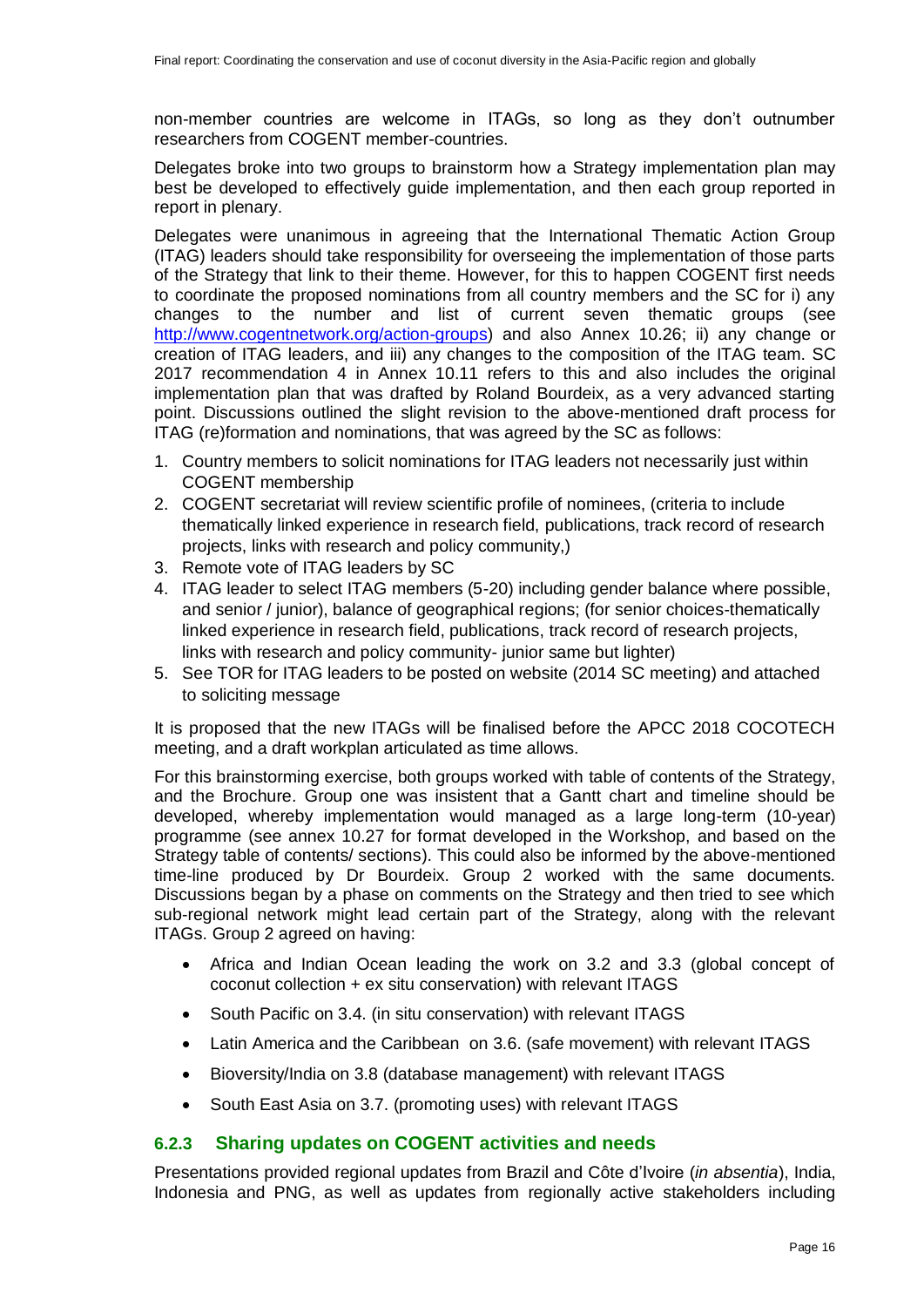ACIAR, APCC, SPC, and CIRAD, including the outgoing coordinator's report on activities since the last SC meeting, which included a reminder of COGENT's mandate, and the ongoing work in characterisation and managing LYD.

**Brazil** provided some new and interesting data on phytoplasma vector studies, as well as the genebank statistics. **Côte d'Ivoire** reminded delegates also of the ICG-AIO statistics, and their on-going characterisation work, work on LYD and the worsening threat from urbanisation and development (now critical**<sup>10</sup>**). **India** reported on some seed-garden work, Indian coconut value chains, an exemplary germplasm exchange record - new accessions (23) and sharing 30 accessions, progress in breeding programmes, genetic improvements and capacity building programmes, and also in cryopreservation and genomics work. **Indonesia** highlighted its vast 3.5 million Ha coconuts, and outlined its breeding programmes and private sector collaboration. Finally PNG reported on the importance of coconuts to 35% population and progress on BCS containment.

ACIAR highlighted the importance of regional biotic threats such as BCS and CRB covered in 6.3 below. APCC reported on the recent Ministerial meeting in Kiribati, the current market trends, and the level of interest from potential new member-countries beyond the region in Africa and Latin America. APCC also re-affirmed its willingness to collaborate in not only activating but sustaining the operations of COGENT in the long term-basis. SPC highlighted its new 4-pillar regional strategy, and outlined some recent successes with CePaCT and especially in Taro production, at the same time re-affirming willingness to support COGENT. CIRAD congratulated COGENT members for maintaining activities under the extremely difficult financial circumstances and proposed its technical assistance through participation of its researchers to the ITAGs' activities and future project's designed to implement the Strategy

#### **6.2.4 Building ICG curators' germplasm management capacity within the MLS**

Half of day 2 provided COGENT delegates with some knowledge and capacity building for more effective germplasm and genebank management. A private sector Indian coconut producer, Umapathy Farms, presented some cutting-edge work on advanced coconut seedlings systems (production and nurseries management and sophisticated nutrient and water management) and quality certification using barcoding for traceability. Other technical presentations updated delegates on transferring tissue culture technology (micropropagation, somatic embryogenesis and *in vitro* protocols); the latest successes from Leuven in coconut cryopreservation (Korean case-study); recent coconut genomic developments, an overview of international databases for managing data on conserved germplasm, and issues on exchanging germplasm, with a focus on safety problems of Pacific Region)

Representatives from the Global Crop Diversity Trust and ITPGRFA**<sup>11</sup>** provided two informative presentations on the Multilateral System promoted by the Treaty (Art 15) and Practical Aspects using Standard Transfer Material Agreements (SMTAs), which allowed delegates to appreciate the relative simplicity of using this tool, and how the MLS on benefit sharing works in practice.

#### **6.2.5 Obligations under International Agreements**

As mentioned above, another important consideration that was discussed in a couple of different sessions is the network Host's obligations to jointly ensure the integrity of the international collections/ICGs in the event of threats, along with the host government and FAO. In February and May 2007 Bioversity international (ex-IPGRI) signed MoAs with the

-

*<sup>10</sup> http://www.africanewsquick.net/archives/17918*

*<sup>11</sup> A video presentation sent remotely from the ITPGRFA 7th Governing Body meeting in Rwanda*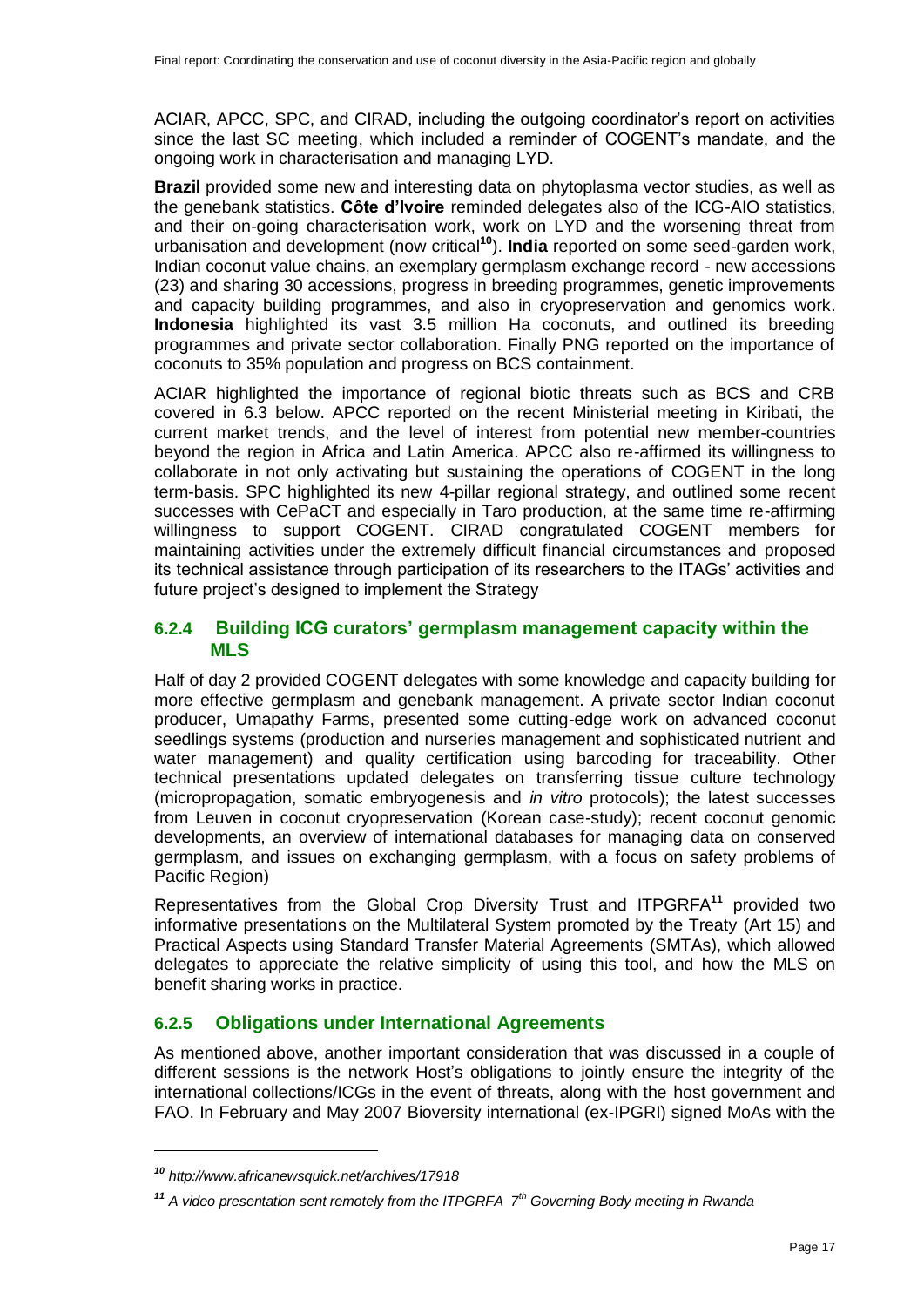ITPGRFA and RCI and PNG governments concerning respectively ICG-AIO and ICG-SP This falls under clause 2g Article 15 of the Treaty:

*If orderly maintenance of the ICG is impeded or threatened by whatever event including force majeure the Secretary and IPGRI (Bioversity), with the approval of the host government shall assist in its evacuation or transfer to the extent possible.*

New agreements will need drafting transferring obligations to new body. According to article 6 of agreements, Bioversity International needs to give one year's notice to withdraw from agreements.

The remaining three ICGs (Brazil, India, Indonesia) fall under agreements governed by the Convention for Biological Diversity (CBD), which carry similar obligations (designated accessions only)- article 5c if ICG threatened, and notice to quit is also required- 2 years before end of a 4-year period (starting May 2006), so Bioversity will need to provide notice in May 2018.

#### **6.2.6 Electing a new COGENT Chair and Vice-Chair**

As is customary in SC meetings, a new Chair and Vice Chair were elected. SC members outlined the following three scenarios:

| #             | <b>Chair</b>  | <b>Vice chair</b>       |
|---------------|---------------|-------------------------|
|               | <b>Brazil</b> | <b>PNG</b>              |
| $\mathcal{P}$ | <b>PNG</b>    | Brazil (remain)         |
| 3             | PNG           | Cote d'Ivoire/ Tanzania |

**Table 2: 2017 COGENT SC Chair and Vice-Chair voting scenarios**

Normally the Vice Chair becomes the Chair, but the Brazilian Vice Chair was unable to attend the 2017 SC meeting. Also, the Vice Chair normally hosts the next SC meeting (it had been planned for Brazil this time for various logistical and financial reasons this was not possible). Because there has not been an SC meeting in PNG, and it's possible the next SC meeting may coincide with the final Darwin project meeting in PNG, the SC wanted to involve PNG in these scenarios. **In the end the SC voted for JAMES KAIULO of KIK, PNG to become Chair and ANDREW JACOB NGEREZA, of Tanzania to become the Vice Chair, so as include the African continent.** 

#### **6.2.7 COGENT meeting 2019**

**The SC identified four countries willing to host the next SC meeting : China, Mexico, PNG and Tanzania, and by majority vote PNG was selected**, partly as this coincides with the expected next Darwin Initiative meeting planned for PNG.

There is still a possibility that other COGENT member-countries may also be willing to host the meeting. However COGENT will need to assess the funding and other resource requirements well in advance.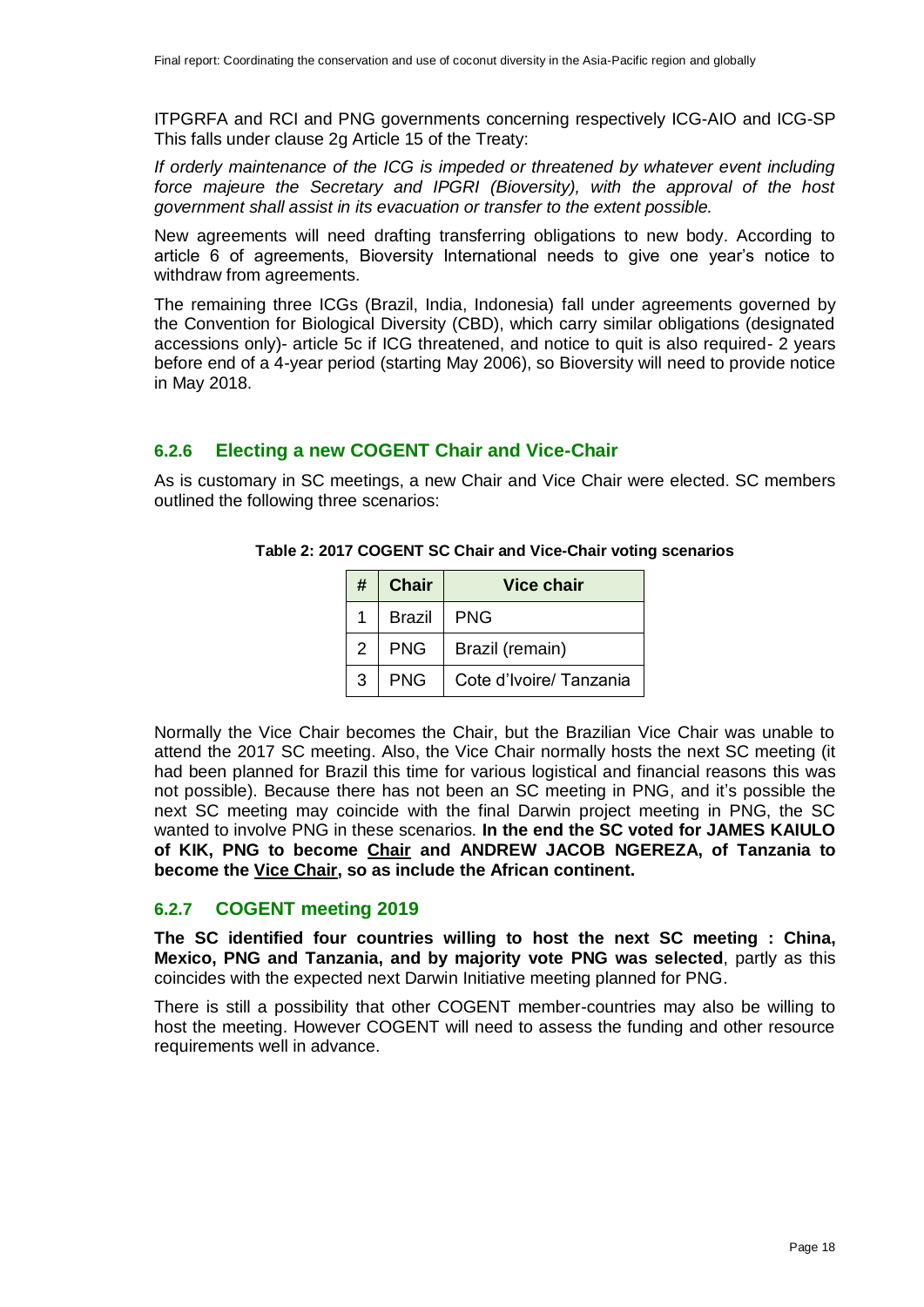### **6.3 Objective 3 – To elucidate international efforts to address key biotic threats to coconut diversity in the Pacific**

As cited in the introduction, aside from the ravages of cyclones and other extreme weather events, Asia-Pacific coconut production is being increasingly jeopardised by two key biotic threats:



<span id="page-23-0"></span>i) the coconut rhinoceros beetle (CRB- *Oryctes rhinoceros L*.), spreading across Asia, from India to Indonesia, whose sap-feeding adult causes debilitating damage. A recently-evolved biotype from Guam  $(CRP-G)^{12}$  is resistant to a commonly occurring entomopathogenic virus, unlike the susceptible Pacific biotype (CRP-P), and now poses a serious threat to regional coconut and other palm production.

ii) Bogia Coconut Syndrome (BCS)- a relatively recently identified lethal-yellowing disease, caused by a vector-borne phytoplasma, that causes premature fruit drop and rapid death. BCS also affects other species including areca palms (*Dypsis lutescens*) and banana**<sup>13</sup>** (*Musa spp.*). A recent molecular study has confirmed this phytoplasma belongs to a new group (Dollet et al 2017)

 $13/13$ 

**<sup>12</sup>** <http://www.spc.int/blog/a-new-biotype-of-coconut-rhinoceros-beetle-discovered-in-the-pacific/>

<http://www.pacificislandtimes.com/single-post/2018/02/25/Special-Report-Invasive-species-are-a-crisis-for-Guam-and-the-Pacific-right-now>

**<sup>13</sup>** in which it is known as Banana Wilt-Associated Phytoplasma- BWAP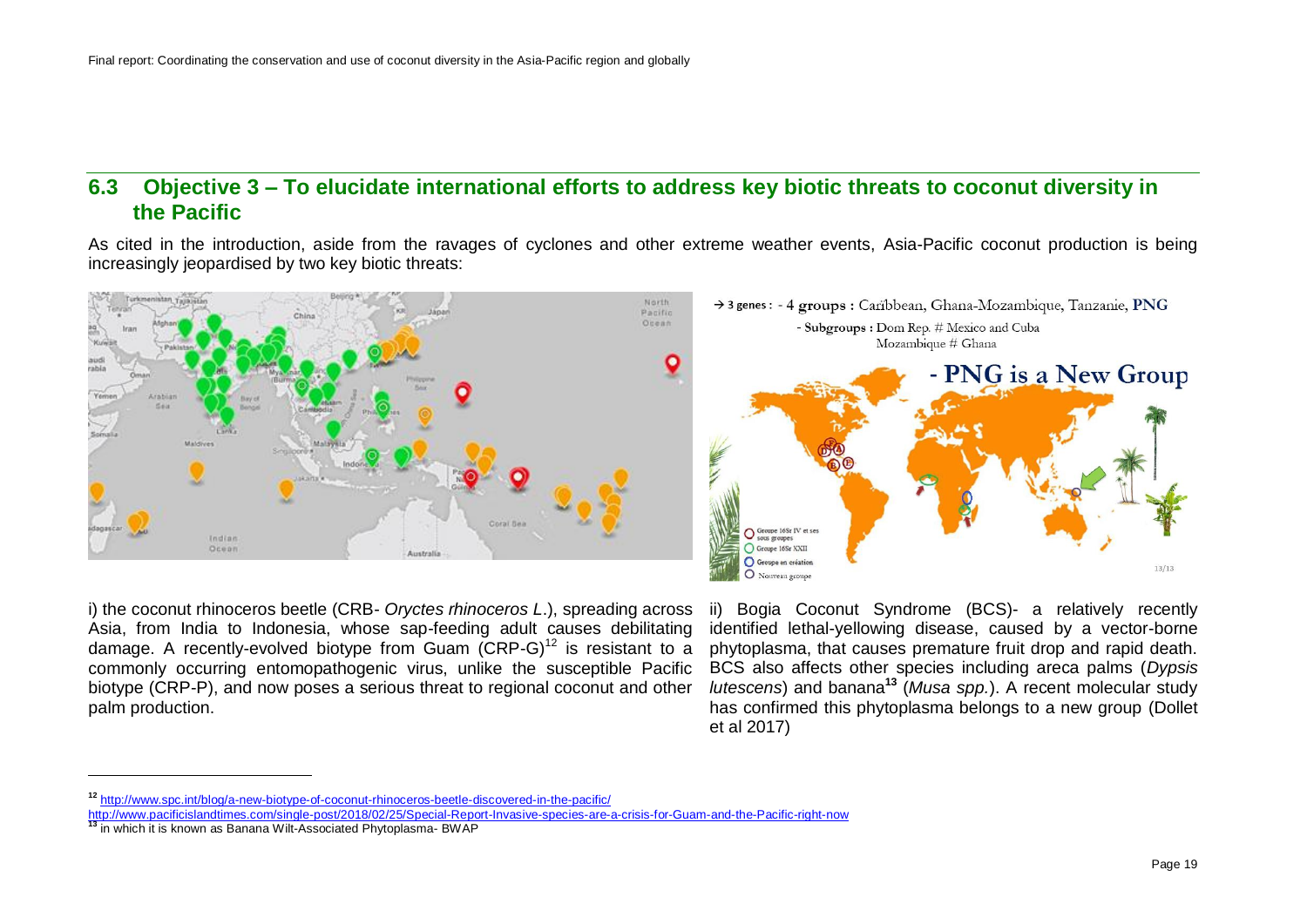Dr Richard Markham of ACIAR introduced the session, articulating the need to develop/update regional action plans to combat these two serious biotic threats. Dr Jan Helsen, the Director of the Land Resources Division of the Pacific Community (SPC) then summarised the October 2018 Coconut Rhino Beetle Pacific Area Coordination Workshop. Separate regional initiatives for containing BCS are ongoing.

#### **6.3.1 October Pacific Week CRB workshop**

In already considering a regional action plan for CRB control, the October Pacific Week workshop outlined the need to i) identify key actors; ii) identify and implement (or continue implementing) an effective suite of measures to prevent, contain, suppress and/or eradicate CRB as appropriate, iii) initiate an increased and more coordinated regional program to address short-, medium- and long-term goals in the protection of the palm industries in the Pacific, and iv) participate in a follow-up workshop scheduled in March by USDA in Guam.

The CRB workshop covered the four main areas of : Policy and Strategy; Biosecurity and Quarantine; Research and Development, and Extension/ Collaboration / Communications (text below cited from Jan Helsen's minutes see annex10.4).

#### *Policy & Strategy*

- *1. Increase cooperation and coordination of research, biosecurity and communications.*
- *2. A Pacific CRB Coordinating Committee (CC) be established under the auspices of the Regional Technical Meeting on Plant Protection, and that this CC coordinates national efforts, seeks the support of funding agencies and coordinates relevant research, biosecurity and communication initiatives.*
- *3. SPC offered to host interim CRB Secretariat within Land Resources Division. The secretariat may form a working group to assist in the planning of CRB-G activities, and that such a group would have key members of national control efforts, private industry and researchers.*

#### *Biosecurity & Quarantine*

- *1. Review and reinforcement of biosecurity procedures at pre-border, border and postborder (internally, between islands or districts).*
- *2. Need to improve regional communication and coordination of national policy through International Plant Protection Convention (IPPC) and Pacific Plant Protection Organisation (PPPO) and/ or the Regional Technical Meeting on Plant Protection (RTMPP)*
- *3. Sharing of awareness and communications around pathways and early warning systems such as pest alerts.*
- *4. Efforts to improve border facilities to enable proper handling and inspections of materials*
- *5. PICTs should develop their own National CRB-G Emergency Response Plan (ERP) and train staff.*
- *6. The workshop recommended review of legislation and regulation on movement between islands*

#### *Research & Development*

- *1. Need for research within an Integrated Pest Management framework.*
- *2. Major socio-economic issues that will require additional expertise obtained through a centre of excellence and extensive advocacy;*
- *3. Need for a comprehensive research on biological control agents including biodiscovery and testing of new agents.*
- *4. More research on attractants and lures and trap designs. Further research also on beetle biotype variations and exploration of irradiation/sterilization techniques.*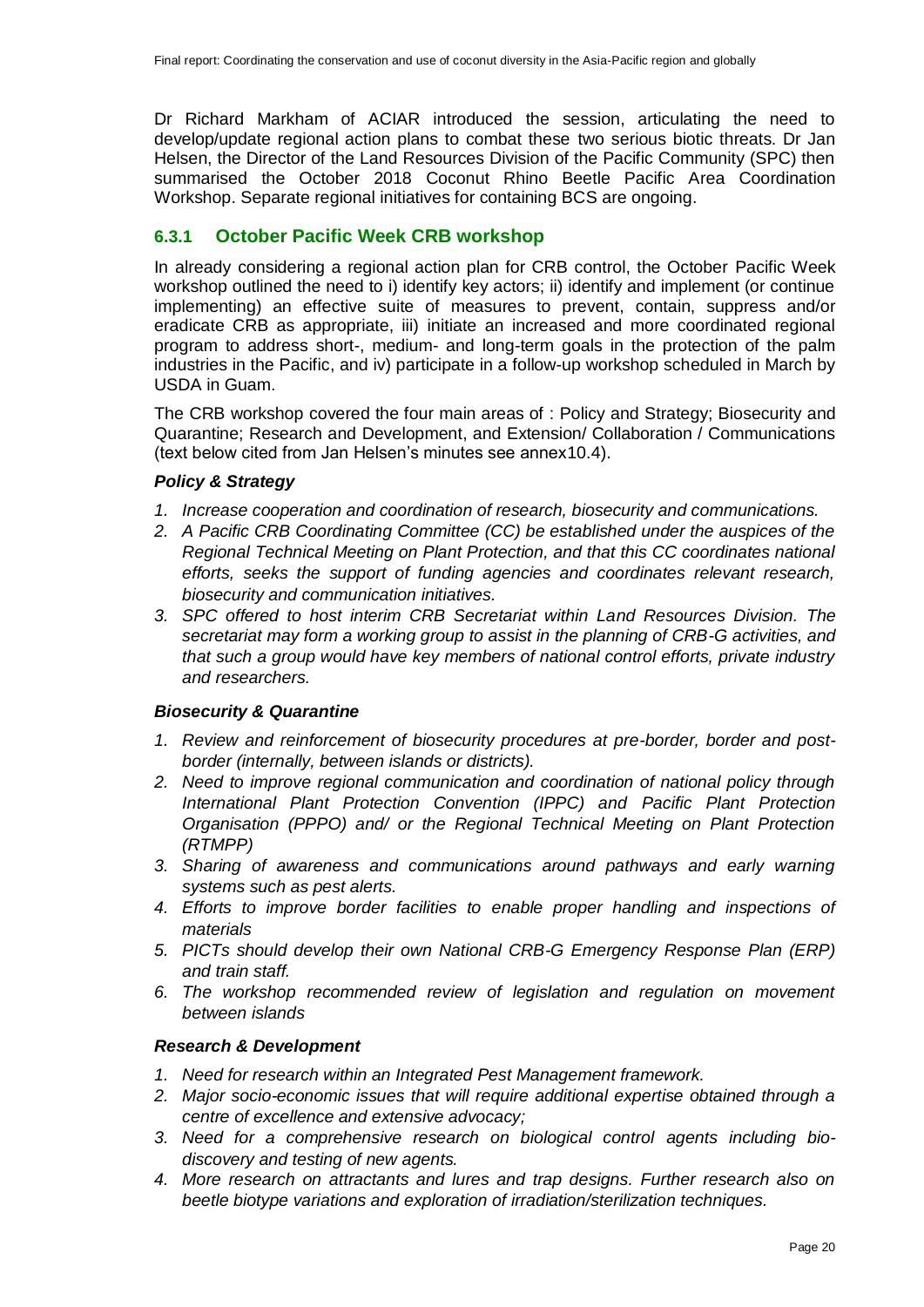- *5. Need to standardize damage assessment and bioassays and in improving regional laboratory facilities.*
- *6. Further scoping and research on pesticide options, and application methods – for example, stem injection approaches to protect palm trees from beetle damage.*
- *7. Phyto-sanitation and management of organic waste was a vital CRB management practice and that further research into disposal techniques and economics are needed.*

#### *Extension/ Collaboration / Communications*

- *1. Urgent need for a range of awareness and knowledge management tools to enable different audiences to understand the problem and contribute to actions to reduce the spread of CRB*
- *2. Improvement of partnerships and coordination at all levels, particularly with key players from the private sector, rural advisory services and research institutes.*
- *3. Continued strengthening of awareness and knowledge of CRB amongst stakeholders in the coconut industry and the general public.*
- *4. Further baseline data collection and systematic monitoring and evaluation of the impact of CRB-G.*
- *5. The workshop recommended mobilising the general public, communities and individuals to implement effective waste management and sanitations at both noninfested (pre-emptive measure) and infested areas to destroy breeding habitat for CRB*

#### **6.3.2 Workshop recommendations for CRB and BCS control in the region**

Following this introduction delegates broke into two groups (one for each key threat) to share current knowledge and discuss what steps may be taken to combat these serious threats.

Table 3 below summarises the discussions and main points raised by both groups. Sixteen different areas of pest management were discussed which, given more thought could be categorised into the sub-headings of policy & strategy; biosecurity & quarantine; research & development, and extension/ collaboration / communications. Each group had loosely categorised their listed management options into 'prevention' or 'containment', although many measures fall into both categories. The areas discussed have been ordered in a logical sequence as follows: i) surveillance/ scouting/ early warning/ regional alerts, knowledge management; ii) quarantine; iii) diagnostics; iv) trapping; v) epidemiological studies / awareness raising of life cycles; vi) planting material management; vii) sanitation; viii) resistance/tolerance trials; ix) laboratory trials; x) mixed cultivar cropping to increase genetic diversity; xi) cover intercropping ; xii) studies for resistance gene markers; xiii) coconut genomics; xiv) biological control ; xv) threshold management; and xvi) disease management resources audit.

Evidently each option needs more detailed discussion, and perhaps when implementing the recommendation of 'forming a Pacific CRB (and BCS?) Coordinating Committee (CC), with a Secretariat hosted by the Land Resources Division of SPC, 'the CC could assimilate these points and others raised by other groups. In any and all events a regional initiative should gather momentum to address these two biotic challenges that threaten not just coconut but other key regional crops, with perhaps a more concerted approach.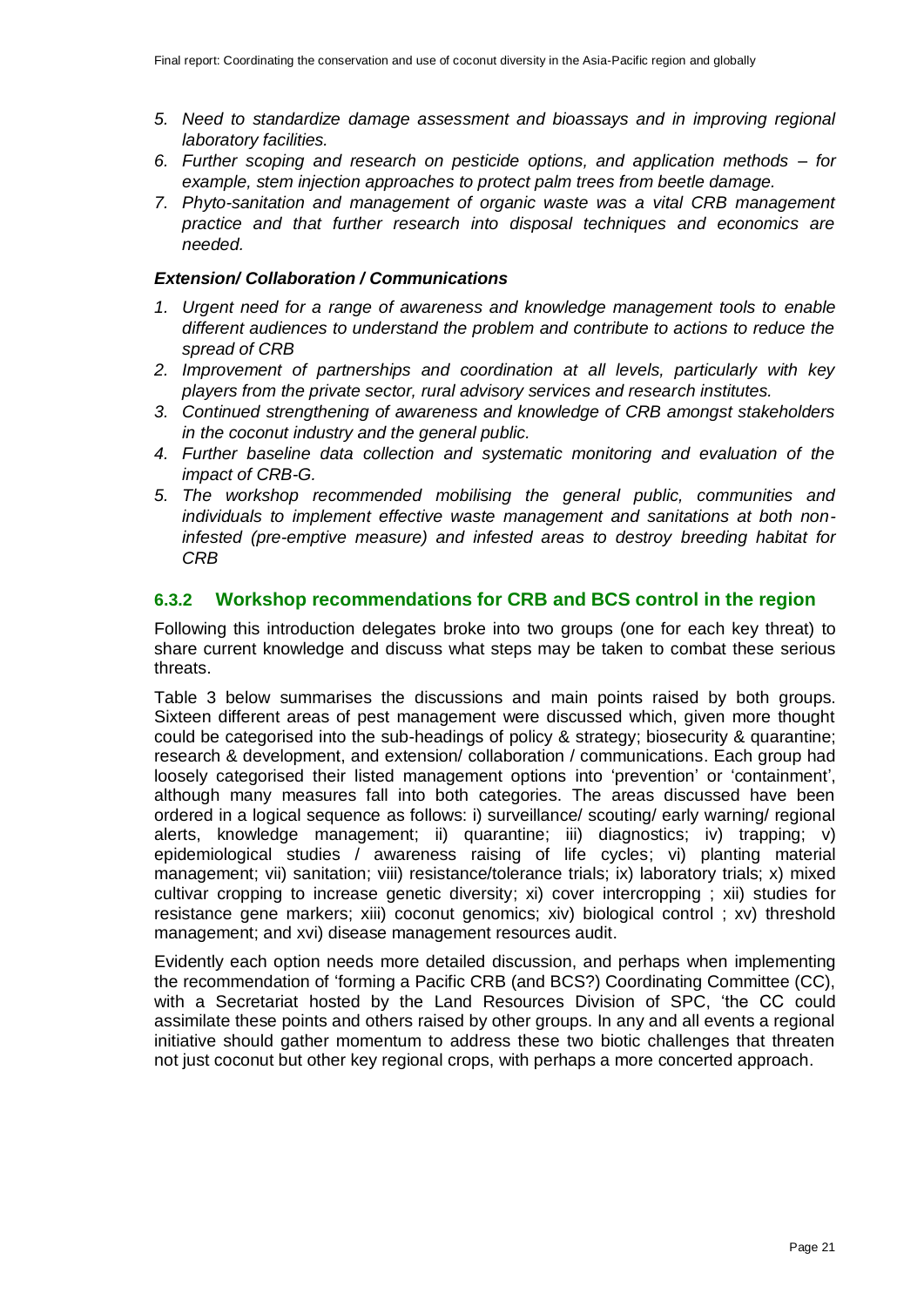|                                    | <b>Biotic Threat</b>                                                                                                   |                                                                                                                                  |  |  |
|------------------------------------|------------------------------------------------------------------------------------------------------------------------|----------------------------------------------------------------------------------------------------------------------------------|--|--|
| <b>Option</b>                      | BCS (+ other phytoplasmas/viroids?) (Group 1)                                                                          | <b>CRB (Group 2)</b>                                                                                                             |  |  |
| Surveillance/                      | Early warning infolink (farmers) (from Group 2)                                                                        | Early warning infolink (farmers),                                                                                                |  |  |
| scouting/early<br>warning/regional | Plant health clinics/ doctor (from Group 2)                                                                            | Plant health clinics                                                                                                             |  |  |
| alerts, knowledge                  | Info pest net (from Group 2)                                                                                           | Info pest net/ database updating                                                                                                 |  |  |
| management                         | Data scouting (from Group 2)                                                                                           | Data scouting (senescence)                                                                                                       |  |  |
| Quarantine                         | use of disease-free areas/ control vectors, control planting material<br>movement                                      | Biosecurity - checks, surveillance, intelligence, direct inspection, pheromone<br>trapping in risk areas (can attract invasion!) |  |  |
| Diagnostics                        | physical symptoms diagnosis, supported by new molecular tools                                                          | diagnosing physical symptoms, and recognising pest life-cycle stages, plant<br>health clinics                                    |  |  |
|                                    |                                                                                                                        | Pheromone traps with NPV RISK RELATES TO HIGH %SENILE PALMS                                                                      |  |  |
| Trapping                           | vector cages/ leaf hopper control                                                                                      | Nano pheromone traps (info exchange) http://cnas-re.uog.edu/wp-<br>content/uploads/2015/09/CRB-Trapping.pdf                      |  |  |
|                                    | Special vector studies                                                                                                 | to understand life cycle and control points                                                                                      |  |  |
| Epidemiological                    |                                                                                                                        | Tracking – mark and recapture, and to locate breeding spots                                                                      |  |  |
| studies / awareness                | modelling                                                                                                              | modelling                                                                                                                        |  |  |
| raising of life cycles             | factors affecting range and spread                                                                                     | factors affecting range and spread, including flight distance (2 scenarios-<br>normal and cyclone)                               |  |  |
|                                    | Ensure effective / safe, clean movement (research issues)                                                              |                                                                                                                                  |  |  |
| <b>Planting material</b>           | Embryos/ planting material from disease-free areas                                                                     |                                                                                                                                  |  |  |
| collection and                     | Characterising infectible units                                                                                        |                                                                                                                                  |  |  |
| management strategy                | list and adopt comprehensive precautionary principles, noting LYD can<br>be transmitted by coconut embryo              |                                                                                                                                  |  |  |
|                                    | Crvo-rescue                                                                                                            |                                                                                                                                  |  |  |
|                                    | refer to the "Black's method <sup>14</sup>                                                                             | Incentivise clearing sanitation/felling                                                                                          |  |  |
| Sanitation                         | farmers sometimes not able / willing to do this efficiently so sometimes<br>mobile teams need to be deployed to assist | include post cyclone relief                                                                                                      |  |  |
| Resistance/Tolerance               | to be established using susceptible varieties and indicator palms and                                                  | Screening coconut for resistance to CRB by feeding trials/feeding preference                                                     |  |  |

#### **Table 3: Outline basis for Pacific regional action planning to manage CRB and BCS**

<sup>&</sup>lt;sup>14</sup> Gurr GM, Johnson AC, Ash GJ, et al. Coconut Lethal Yellowing Diseases: A Phytoplasma Threat to Palms of Global Economic and Social Significance. Frontiers in Plant Science. 2016;7:1521. doi:10.3389/fpls.2016.01521.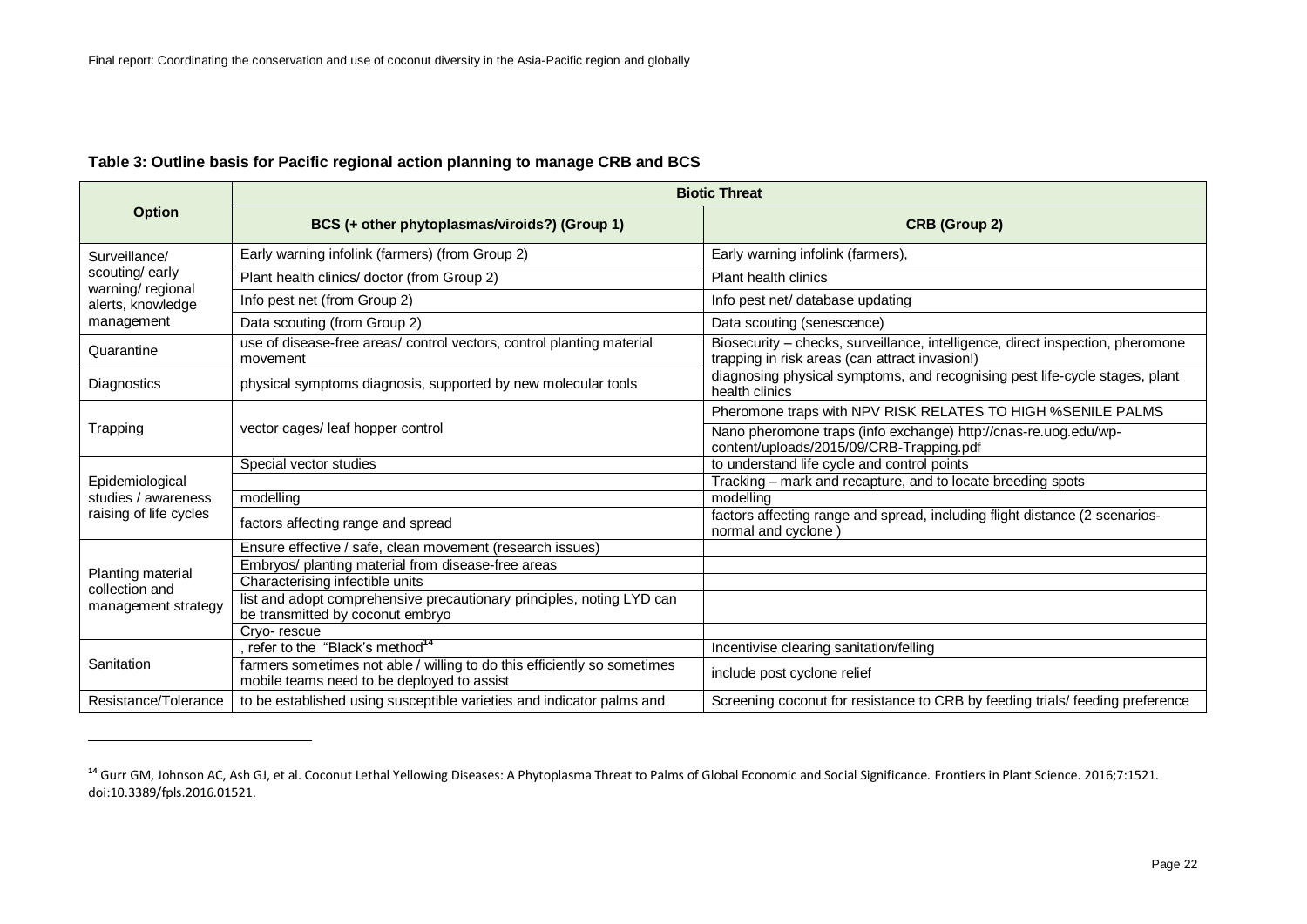|                                           | <b>Biotic Threat</b>                                                                                                                                                                                                                                                                 |                                                                                                                                      |  |  |  |  |
|-------------------------------------------|--------------------------------------------------------------------------------------------------------------------------------------------------------------------------------------------------------------------------------------------------------------------------------------|--------------------------------------------------------------------------------------------------------------------------------------|--|--|--|--|
| <b>Option</b>                             | BCS (+ other phytoplasmas/viroids?) (Group 1)                                                                                                                                                                                                                                        | <b>CRB (Group 2)</b>                                                                                                                 |  |  |  |  |
| Trials                                    | source of sustained inoculum.                                                                                                                                                                                                                                                        | trials                                                                                                                               |  |  |  |  |
|                                           | Each country should identify their most and least susceptible varieties.<br>[germplasm for these trials could also be shared using TC multiplication]-<br>related strains of the phytoplasma should be identified                                                                    |                                                                                                                                      |  |  |  |  |
|                                           | Screening vs BCS- plant out genotypes in BCS hotspots                                                                                                                                                                                                                                |                                                                                                                                      |  |  |  |  |
| Laboratory trials                         | an alternative to resistance trials in field. Samples (seedlings) of varieties<br>may be screened in a 'Magenta Box' (experiment described by Dr<br>Oropesa to examine respective rates of infection by different vector<br>species                                                  |                                                                                                                                      |  |  |  |  |
| Mixed cultivar                            | a. Supply open-pollinated nuts from genebank to farmers. These could<br>be georeferenced for follow-up assessment                                                                                                                                                                    |                                                                                                                                      |  |  |  |  |
| cropping to increase<br>genetic diversity | b. TC clones could be distributed for this purpose as well - care should<br>be taken that these be developed from inflorescence ex-plants rather<br>than from plumula ex-plants- to eliminate heterozygosity                                                                         |                                                                                                                                      |  |  |  |  |
|                                           | c. Study the mechanism of resistance in Vanuatu Tall                                                                                                                                                                                                                                 |                                                                                                                                      |  |  |  |  |
| Cover intercropping                       |                                                                                                                                                                                                                                                                                      | to reduce breeding sites                                                                                                             |  |  |  |  |
| Studies for resistance<br>gene markers    | researchers from outside of COGENT may need to be called upon to<br>carry out this work The ITAGs could be instrumental.                                                                                                                                                             |                                                                                                                                      |  |  |  |  |
| Coconut genomics                          | Coconut genomes to be examined for evidence of integration of<br>phytoplasma. This could be done by identification of signature sequences<br>derived from the . In the case of vectors (etc) someone simultaneous<br>trapping could be carried out in affected areas by phytoplasma. |                                                                                                                                      |  |  |  |  |
| Biological control                        |                                                                                                                                                                                                                                                                                      | (e.g. scolius) combinations of fungal viral, nematode agents :<br>http://quaminsects.net/anr/sites/default/files/CRB2014-05-04 0.pdf |  |  |  |  |
|                                           |                                                                                                                                                                                                                                                                                      | biologically enhance wood breakdown                                                                                                  |  |  |  |  |
|                                           |                                                                                                                                                                                                                                                                                      | research on bio control agents (Nudivirus)<br>Mange to acceptable level/ threshold                                                   |  |  |  |  |
| Threshold<br>management                   |                                                                                                                                                                                                                                                                                      | understanding if minimum levels of infestation acceptable                                                                            |  |  |  |  |
| <b>Disease</b><br>management              | manpower resources - 3 of coconut researchers in each country should be assessed with view to recommending an increase also young researchers<br>should be recruited in the interests of continuity.                                                                                 |                                                                                                                                      |  |  |  |  |
| resources audit                           | ensure regionwide collaboration                                                                                                                                                                                                                                                      |                                                                                                                                      |  |  |  |  |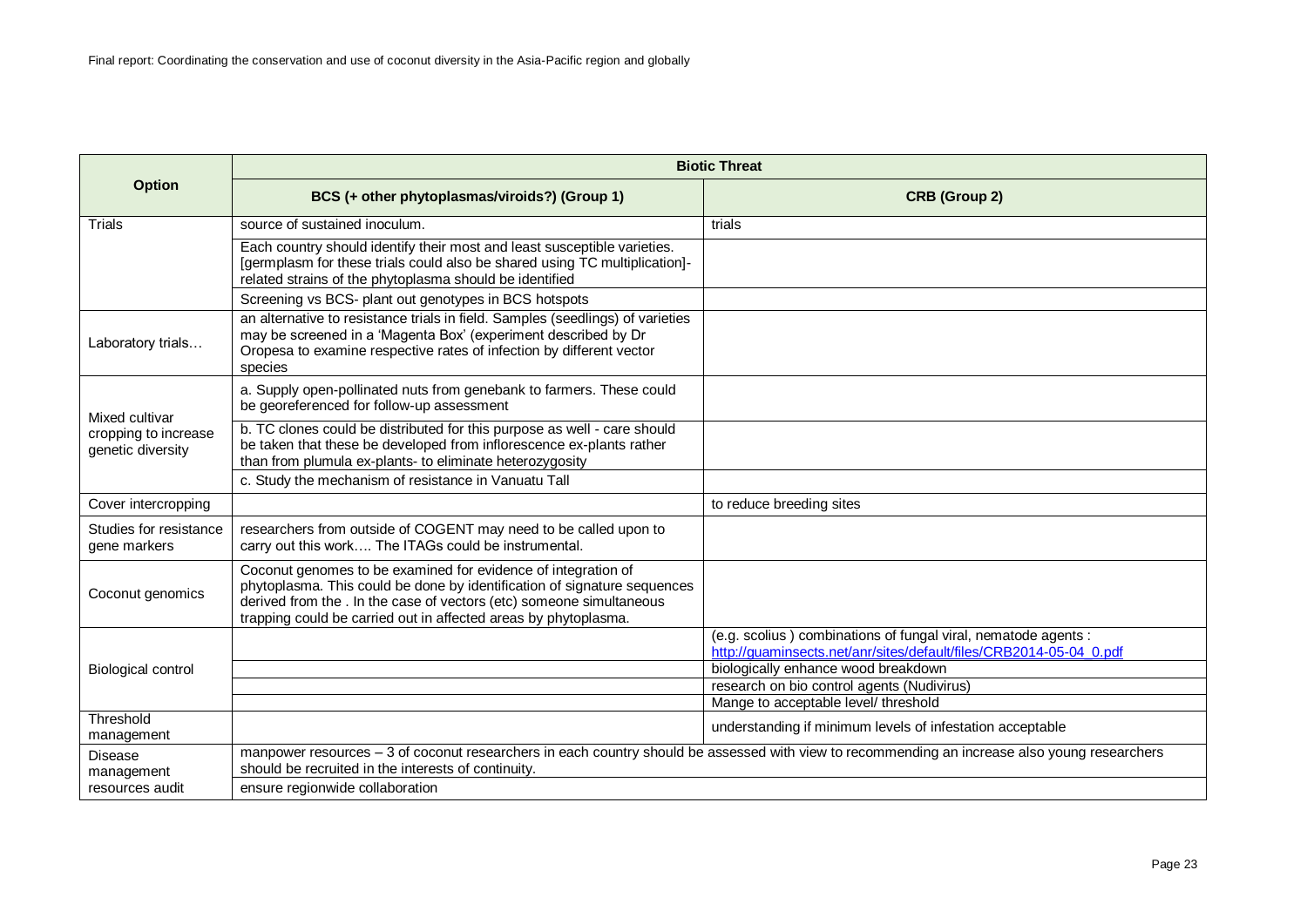In any pest control action plan pest diagnosis plays a key role. With regard to phytoplasmas, and in this case BCS, there have been recent advances in developing practical field diagnostic kits. New technology has been developed that can purify DNA ready for amplification in 30 seconds without any need for pipetting. (Zou et al., 2017) It has now been adapted it for extracting DNA from coconut palm shavings samples, even in the middle of coconut plantations<sup>15</sup>, new LAMP primers have been developed along with a method to lyophilize individual LAMP reactions (Jimmy Botella- unpublished pers communication).

The groups also highlighted other problematic biotic threats in their specific situations as listed in table 4. The coconut hispine beetle (*Brontispa longissima*) was listed as the next most important threat, and several comments were made by the group regarding its control: Lack of surveys- need for broader surveillance; update P&D databases (SPC/CABI/FAO) needed; further research on biocontrol killing at adult palm stage- fungi/ earwigs; general awareness of symptoms/ epidemiology needs raising; ACIAR Biocontrol of invasive pests projects; building islands capacities'needed; research reasons for success/ failure.

The other listed threats (see table 4) included: *Botrydiplodia theobromae* (associated with nut-fall); coconut crabs (*Birgus latr*); coconut flat moth (*Agonoxena argaula*); coconut foliar decay virus (CFDV); Phytophthora spp. (associated with bud rot and premature nut-fall); and coconut stick insect *(Graeffea crouanii)*.

| <b>Pest</b>                            | <b>Country</b> |        |              |       | comments |                                            |
|----------------------------------------|----------------|--------|--------------|-------|----------|--------------------------------------------|
|                                        | Fiji           | Hawaii | <b>Samoa</b> | Tonga | Vanuatu  |                                            |
| Botrydiplodia                          |                |        |              |       |          |                                            |
| <b>Brontispa</b>                       |                |        |              |       |          |                                            |
| <b>Coconut Crabs</b>                   |                |        |              |       |          |                                            |
| Coconut flat moth<br>Agonoxena argaula |                |        |              |       |          |                                            |
| <b>CRB</b>                             |                |        |              |       |          | field sanitation, virus<br>pheromone traps |
| foliar decay virus                     |                |        |              |       |          |                                            |
| Phytophthora                           |                |        |              |       |          |                                            |
| stick insects                          |                |        |              |       |          | <b>EGC</b> parasitoids                     |

| Table 4: other pests of some regional/ country importance |  |  |  |  |
|-----------------------------------------------------------|--|--|--|--|
|-----------------------------------------------------------|--|--|--|--|

-

**<sup>15</sup>** <http://journals.plos.org/plosbiology/article?id=10.1371%2Fjournal.pbio.2003916#abstract0>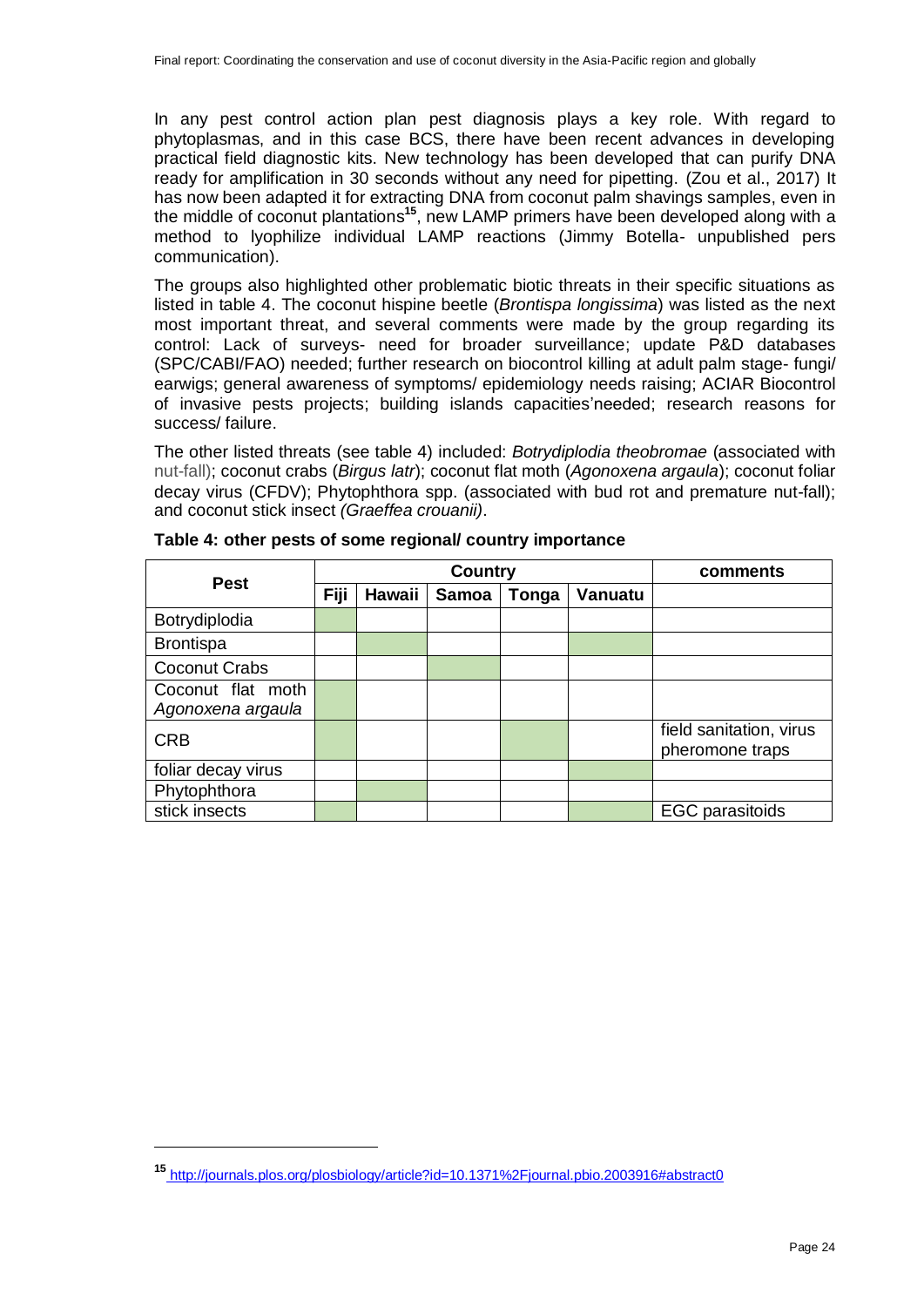# <span id="page-29-0"></span>**7 Impacts**

### <span id="page-29-1"></span>**7.1 Scientific impacts – now and in 5 years**

Coconut genetic resources conservation and use will be sustained for the long-term. This will include COGENT's scientific support to coconut research through its International Thematic Action Groups (ITAGs): *1 Ex-Situ* Coconut Conservation and Related Methodologies*; 2.* Coconut Genomics*; 3.* Coconut Breeding*; 4* Phytopathology, Entomology and Coconut Germplasm Movements*; 6.* Ethnobiology & Socioeconomics*; 7.*  Coconut *in- vitro* Culture Techniques. Particularly relevant to the objectives of this SRA, the Phytopathology ITAG should work with the SPC's (proposed) CRB and BCS platform to deal with these key regional biotic threats, to protect coconut and other palm production within and beyond the region. All six of these areas are of vital importance in supporting scientific advances in the coming years

These impacts will only begin to be realised if the national- and more particularly the 5 international genebanks can build their capacity and resources and begin to function according to their required roles in effectively conserving and exchanging coconut germplasm within the MLS. For all of this to happen the COGENT Secretariat must first be successfully transferred to APCC, and a new network coordinator be recruited to oversee the implementation of the new Global Strategy.

When all of this is in place COGENT can apply itself to successfully coordinating the conservation and use of coconut diversity in the Asia-Pacific region and globally, for the eventual benefit of those millions of households that depend on coconut for their livelihoods.

# <span id="page-29-2"></span>**7.2 Capacity impacts – now and in 5 years**

COGENT should play a key role in continuing to build the capacities of the genebanks and their staff, especially for the ICGs. This SRA has helped lay some groundwork for more extensive capacity building, although follow up will be needed for both the capacity to conserve important diversity, and the capacity to address the challenges posed by BCS, CRB and other biota within and beyond the region. Workshop delegates were provided insights into how the MLS should work, and given this awareness, it is more likely that the genebanks can effectively conserve and share their accessions. If COGENT flourishes, it will be in a stronger position to help continue building the genebanks' capacity to conserve and share/use the material in their collections.

### <span id="page-29-3"></span>**7.3 Community impacts – now and in 5 years**

Coconut is important to millions of smallholder households. The future of coconut production and livelihoods critically depends on its broad genetic diversity, much of which is threatened by key pests and diseases, and the effects of climate change (including increasingly severe cyclones and drought)**.** This SRA is unlikely to have much direct impact on coconut smallholders and their communities within the next 5 years. Further investment is needed to build coconut stakeholders' capacity and resilience across the value-chain, particularly for genetic resources conservation. However, the SRA has contributed to capacity building, awareness raising, and helping to develop a mechanism whereby COGENT might flourish in a new hosting arrangement. All of this could contribute ultimately to improved livelihoods.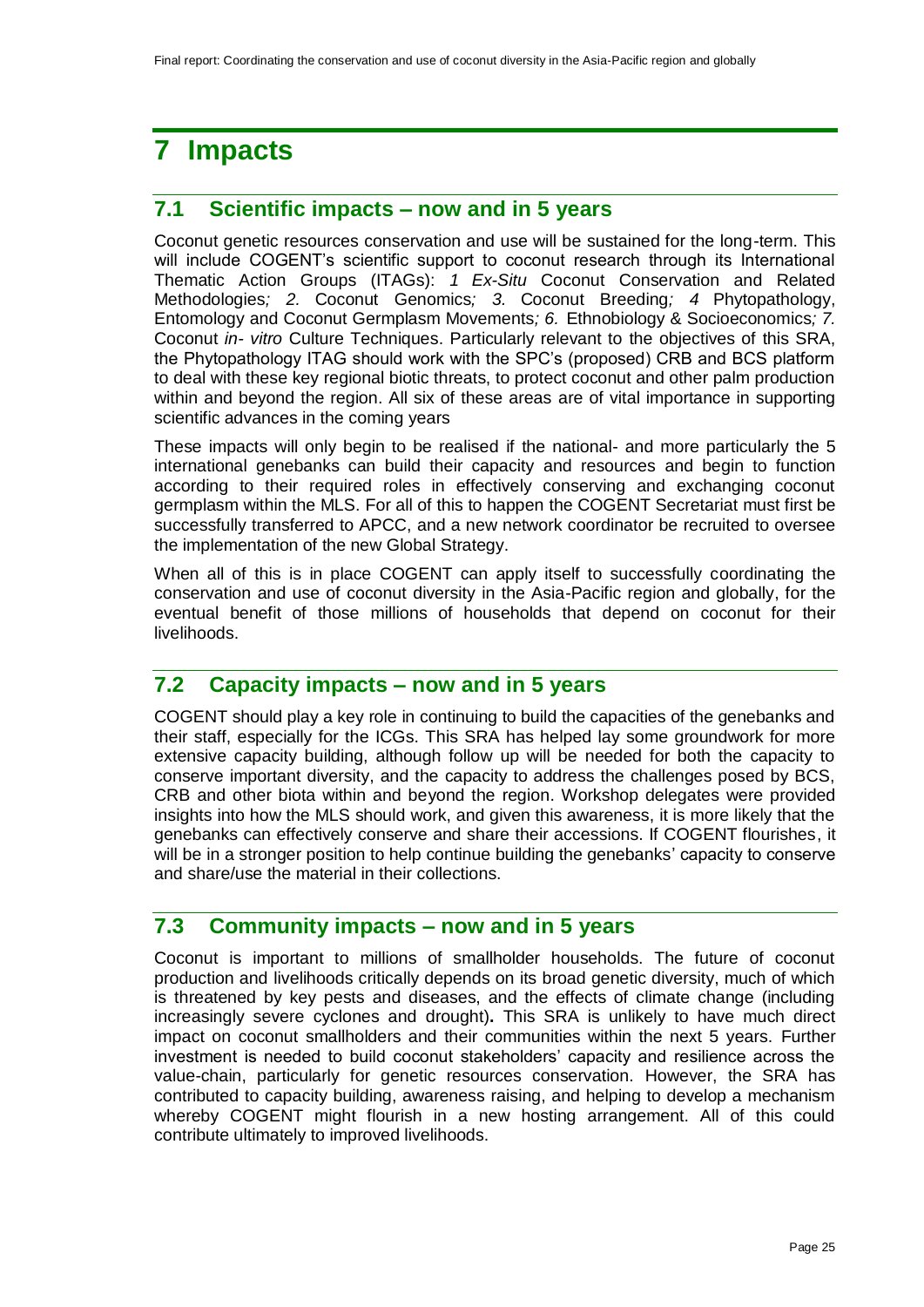#### **7.3.1 Economic impacts**

Any involvement in implementing measures that successfully reduce the adverse effects of BCS and CRB and increase the diversity of the exploited coconut varieties in the region will create economic benefits for Pacific smallholders, and the coconut industry as a whole. This should include higher income from improved productivity. COGENT's activities can also help make improved or more resilient and diverse germplasm more accessible to more producers, which will also help growers to be sustain their or improve productivity over the longer term, and in the face of anticipated climate change.

#### **7.3.2 Social impacts**

Coconut has always been important in Pacific society, culturally and economically. SRA outcomes may include enabling Pacific communities to continue their fundamental relationship with this 'tree of life', and perhaps even pursue new avenues of working with palms.

#### **7.3.3 Environmental impacts**

Coconuts are associated with resilience, and the key environmental impact arising from this SRA will be improved resilience to climate change, in the event of COGENT being able to coordinate the responses needed to prepare for the adverse effects of anticipated (and unanticipated) climate change/ extremes

### <span id="page-30-0"></span>**7.4 Communication and dissemination activities**

A COGENT Communications ITAG was launched at the 2014 SC meeting, but due to dwindling resources it has never been activated. Under the new hosting arrangement, APCC will ensure communications and dissemination will be integrated into the existing portfolio of communications activities implemented by the new COGENT host APCC (and probably with links to the SPC), and informing the new website. Tools like posters/flyers etc. will be given to the official COGENT country-member representatives for dissemination in their country and region.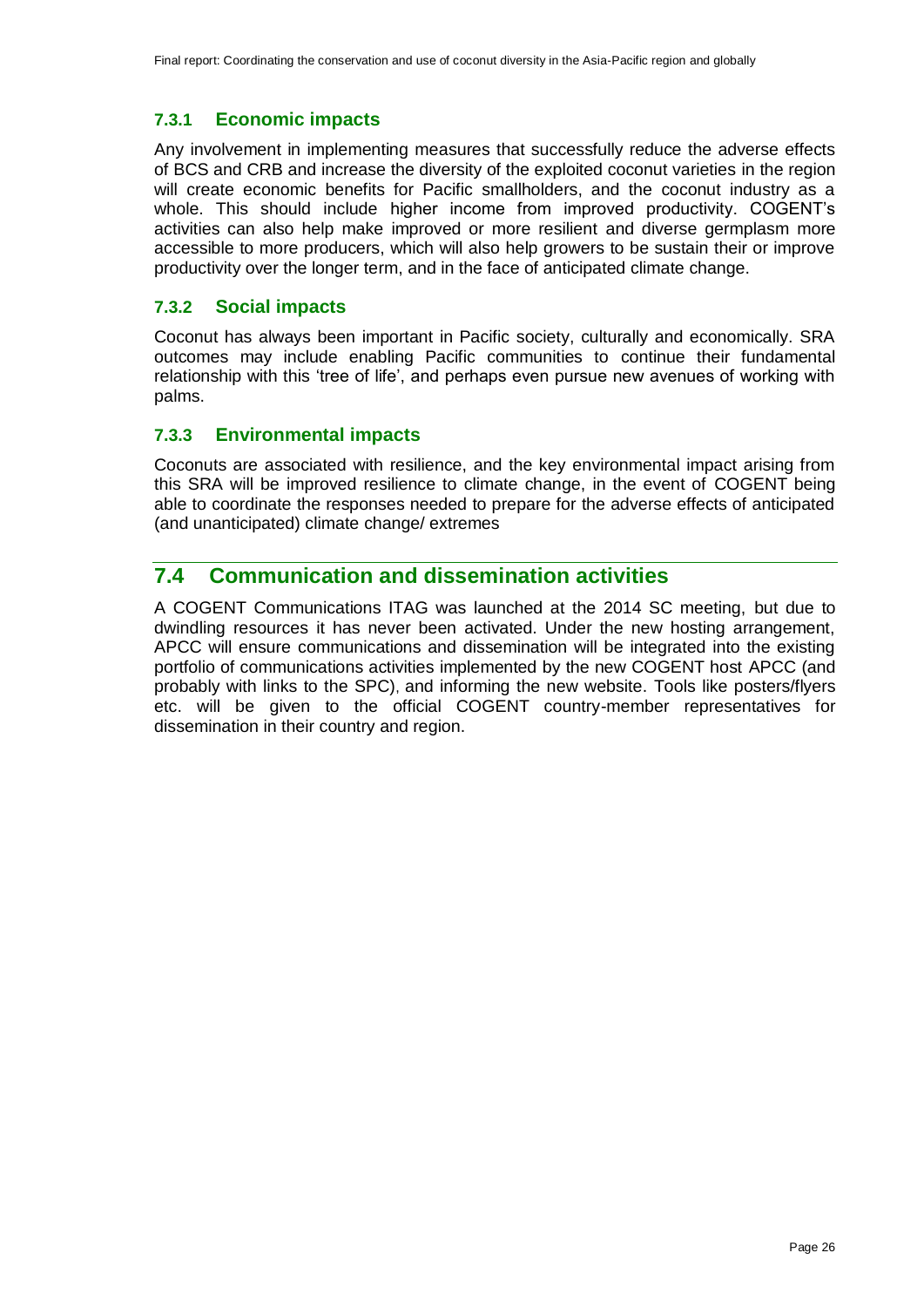# <span id="page-31-0"></span>**8 Conclusions and recommendations**

### <span id="page-31-1"></span>**8.1 Conclusions**

In the wake of recent CGIAR and Bioversity strategic realignments, after almost three decades, Bioversity no longer has sufficient resources to continue hosting the International Coconut Genetic Resources Network (COGENT) Secretariat, nor does it possess the required core scientific competences in coconut research. Therefore a new Secretariat hosting arrangement is being established for COGENT, within the Asia Pacific Coconut Community (APCC-new global name forthcoming).

The specific objectives of this SRA have been to: 1) finalise and launch COGENT's new revised Global Strategy, 2) assure the technical and organizational underpinning for conservation and use of coconut genetic diversity in the Pacific and globally, and 3) To elucidate international efforts to address key biotic and abiotic threats to coconut diversity in the Pacific.

Several elements are being drawn together, including how to secure the safety and effectiveness of the 5 international collections (ICGs), so they can fully participate in the MLS. The ICGs and other collections need protecting from the critical threats of key pests and diseases, climate change, urbanization, industrialization, changes in land-use, landgrabbing, and need protecting. The linked International Treaty on Plant Genetic Resources for Food and Agriculture (ITPGRFA) obligations need respecting, germplasm data needs safeguarding and updating within the coconut genetic resources database (CGRD), and most importantly *the Global Strategy for the conservation and use of coconut genetic resources*, needs launching and then implementing via COGENT's International Thematic Action Groups (ITAGs). Against the backdrop of increasing demand for coconut, plantings worldwide are senile and facing declining productivity.

Many research teams from member-countries have shown interest in coconut genomics, ranging from coconut genome *de novo* sequencing and marker-assisted selection through to transcriptomics. The progress in conventional breeding is hindered by the relatively low nut production and the long generation time in coconut. Genomics studies will help to more effectively address crucial aspects of coconut breeding, such as disease resistance, genetic inheritance of the two kinds of dwarfism existing within the species, and the genetic components for high yielding varieties. COGENT's genomics ITAG is well placed to help link different teams involved with this important work.

Effective germplasm exchange is one of the priorities of ICGs and is critical for research, increasing diversity and genetic improvement in the receiving countries. However, exchanging germplasm as zygotic embryos has met with limited success, and newer ways of *in vitro* exchange are showing more promise and need further investigation. There are increasing phytosanitary restrictions that impede exchange, due to the pests and diseases that affect different countries in the world including where the ICGs are located. So more research is needed on effective management and control of biotic threats.

Part of this SRA grant-work has supported finalising the revised Strategy. An effective and sustainable mechanism for implementing the Strategy over the coming decade was considered during the workshop, and has now been proposed to be developed via COGENT's re-forming International Thematic Action Groups (ITAGS). Part of the workshop considered reshaping the ITAGs.

Another part of the SRA workshop has considered how COGENT might best be sustained in the years to come, and presented different scenarios for hosting the COGENT Secretariat. The SC meeting developed and ratified ten recommendations linked to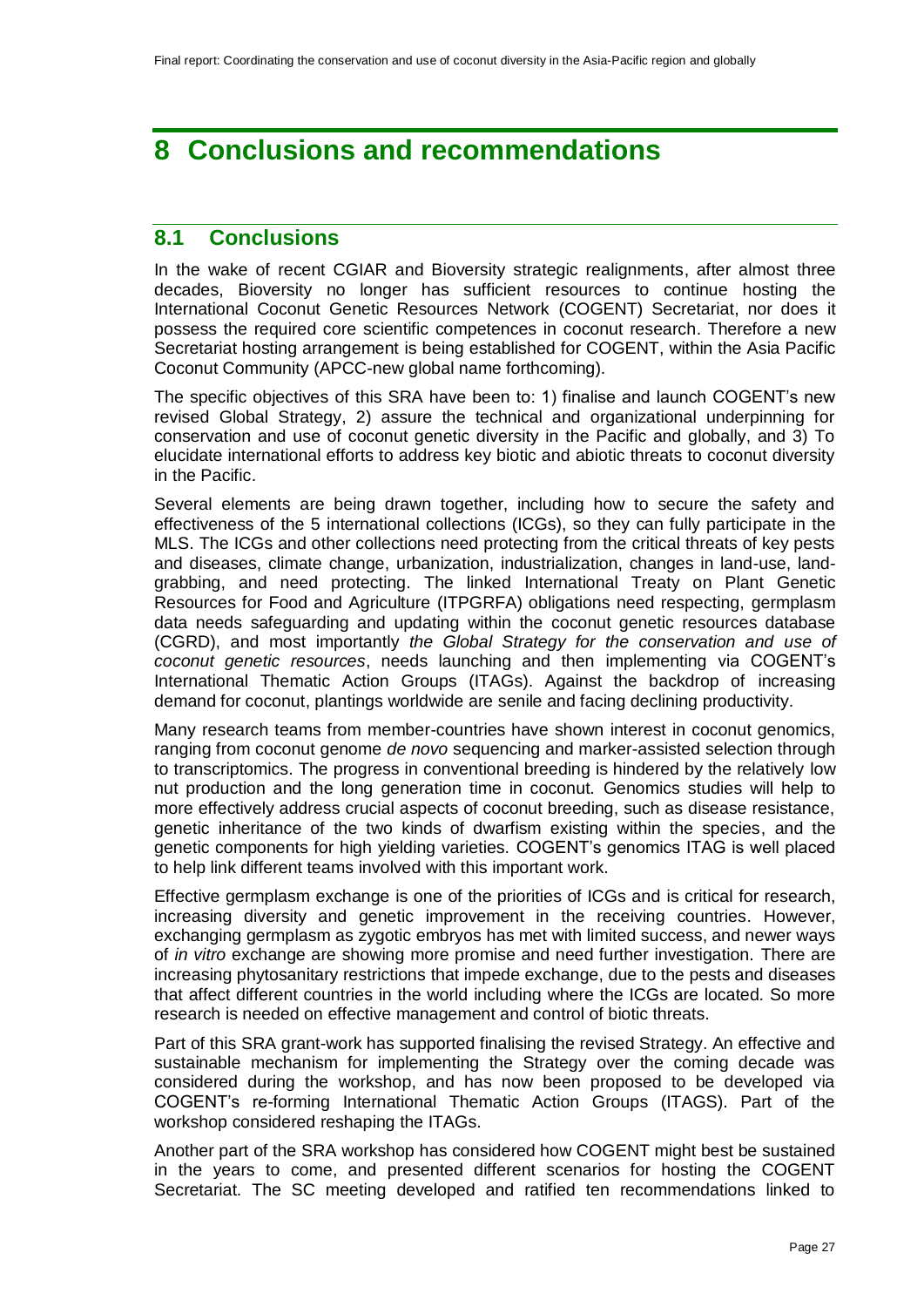COGENT coordination and hosting and various aspects of Strategy implementation (see Annex 10.1.1).

Finally the workshop also provided an opportunity for delegates to consider current knowledge and discuss 16 different options for combatting the two most serious biotic threats prevalent in the pacific region, Bogia Coconut Syndrome (BCS) and Coconut Rhinoceros Beetle (CRB). These included: : i) surveillance/ scouting/ early warning/ regional alerts, knowledge management; ii) quarantine; iii) diagnostics; iv) trapping; v) epidemiological studies / awareness raising of life cycles; vi) planting material management; vii) sanitation; viii) resistance/tolerance trials; ix) laboratory trials; x) mixed cultivar cropping to increase genetic diversity; xi) cover intercropping ; xii) studies for resistance gene markers; xiii) coconut genomics; xiv) biological control ; xv) threshold management; and xvi) disease management resources audit.

For successful germplasm conservation and exchange, COGENT needs to be sustained, and this SRA has helped to articulate the way forwards through finalising the Strategy, developing a sustaining mechanism and considering how key biotic threats to coconut productivity in the pacific and beyond can best be addressed.

### <span id="page-32-0"></span>**8.2 Recommendations**

#### **8.2.1 General recommendations arising from stakeholder exchanges**

These recommendations are summarised in section 8.1, and articulated in detail in the SC recommendations listed in the next subsection and fully articulated in Annex 10.1

- i) Further investment is needed to build coconut stakeholders' capacity and resilience across the value-chain, particularly for genetic resources conservation.
- ii) In time for launch at the APCC Cocotech meeting in August 2018:
	- a. Finalise and implement COGENT Secretariat transfer to APCC including the associated ITPGRFA Article 15 and CBD obligations
	- b. Finalise the publication of the Global Strategy docs by end May 2018, and prepare for the launch at COCOTECH
	- c. Finalise the nominations and rebuilding of the ITAGs and their leadership
	- d. Prepare a first version the 10-year implementation plan of the Strategy
	- e. Begin the recruitment process for the new COGENT coordinator
- iii) Develop a sustainable funding mechanism (endowment?) for COGENT
- iv) Interact with SPC regarding a regional platform to manage key biotic and abiotic threats in a way that links with the appropriate SC recommendations , Strategy Implementation and ITAGs. The starting point could be with BCS and CRB.

#### **8.2.2 Developing priority recommendations for COGENT's future actions**

After reviewing the recommendations arising from the  $17<sup>th</sup>$  SC meeting (in Sri Lanka, 2014) , and bearing in mind the current state of coconut genetic resources research, the SC and other COGENT members developed a priority list of ten recommendations arising from the discussions during this SRA, which .:

- i) Interim coordination of COGENT
- ii) New Hosting arrangement for COGENT Secretariat
- iii) New COGENT Secretariat and Coordinator recruitment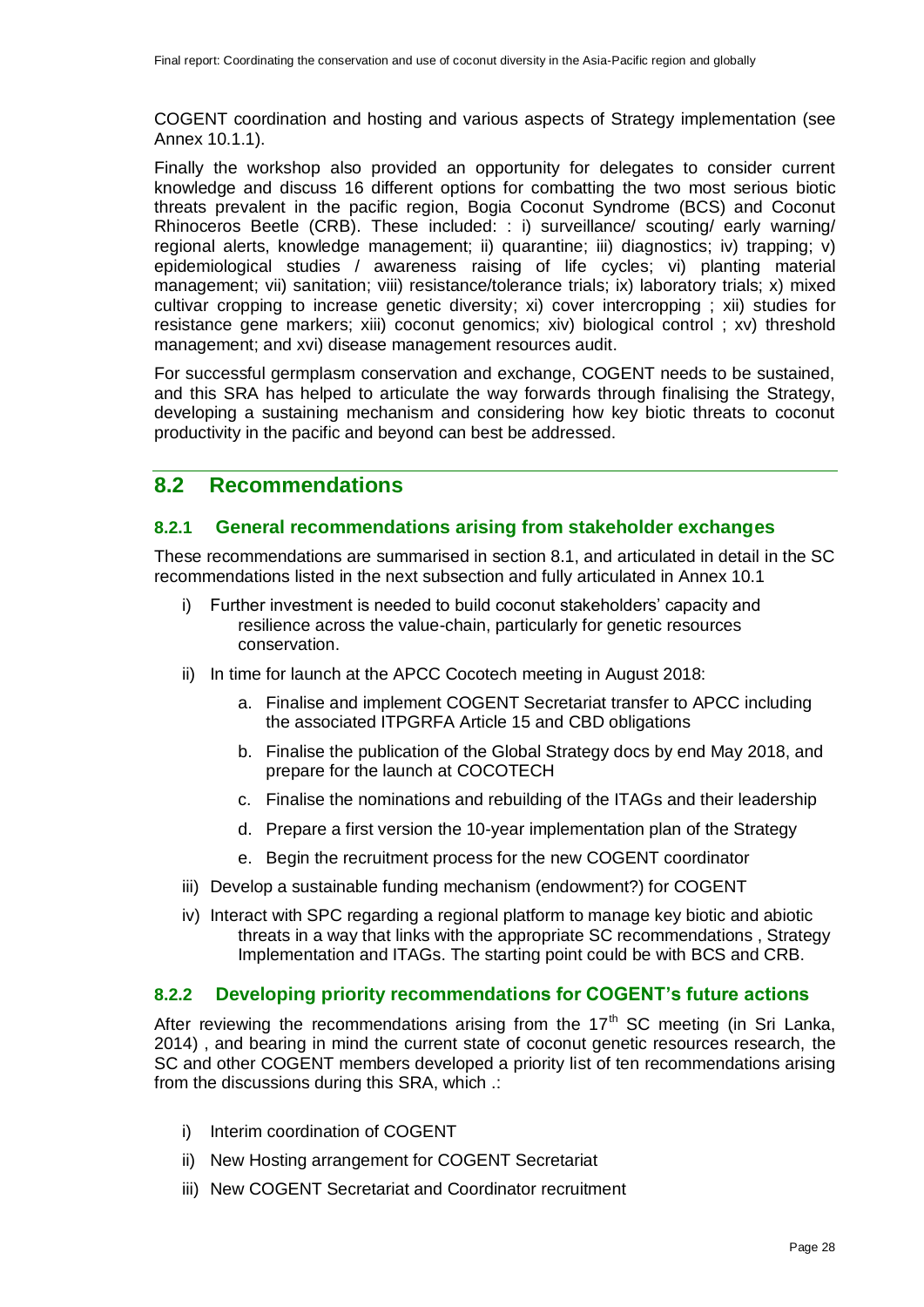- iv) Global Coconut GR Conservation and Use Strategy Implementation
- v) Coconut Genebanks Audit
- vi) Securing Coconut Genebanks' land tenure for the long term
- vii) Managing Key Biotic stresses threatening coconut
- viii)Accessing Coconut Genomics Mapping Populations (in Côte d'Ivoire)
- ix) Safe coconut germplasm exchange- via in vitro zygotic embryos
- x) Towards an upgraded Coconut Genetic Resources Database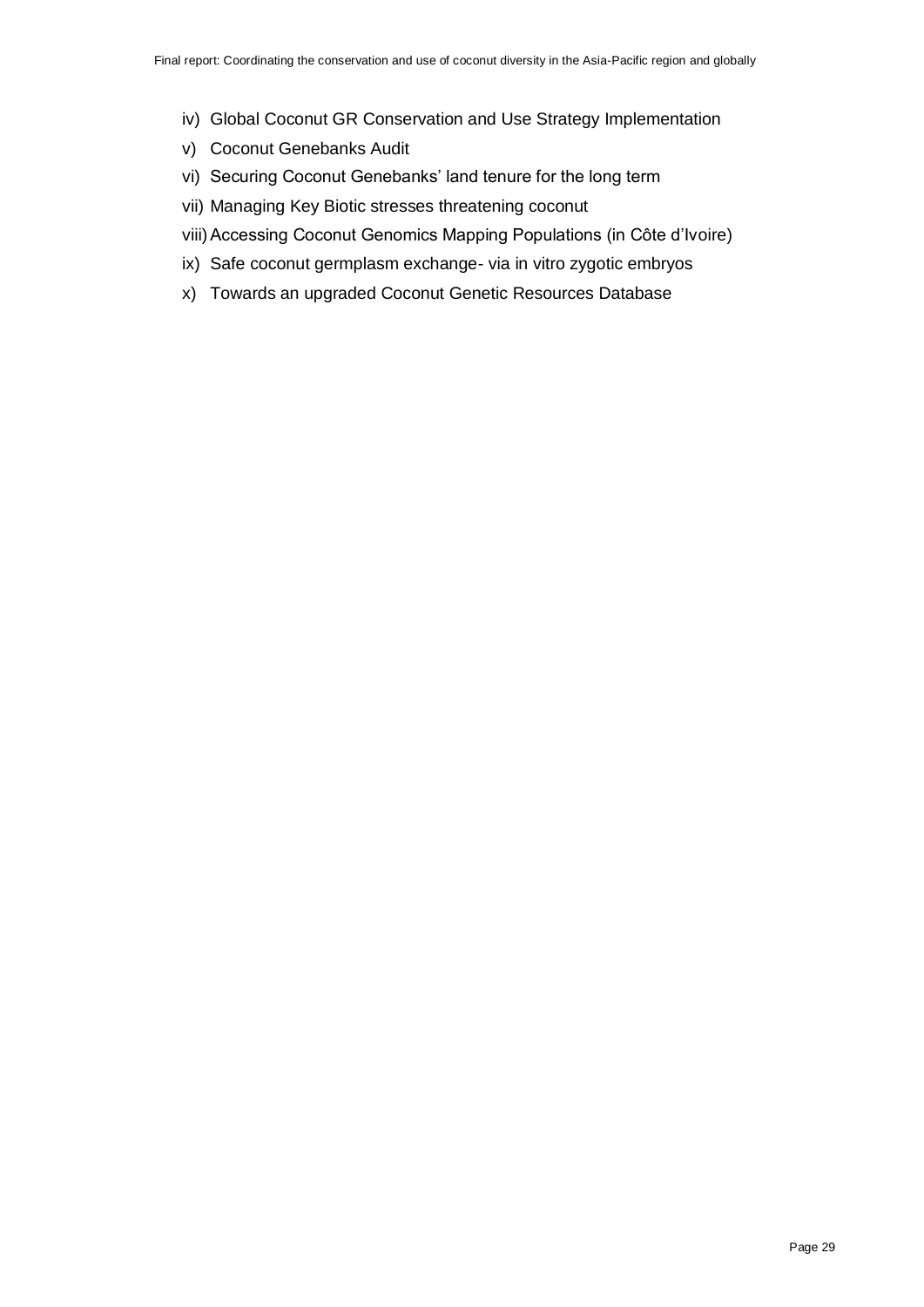# <span id="page-34-0"></span>**9 References**

### <span id="page-34-1"></span>**9.1 References cited in report**

Dollet, M., Fabre, S.,, Beaumont, M., Barnabe, C., Bourdeix, R., and Kembu, A., (2017): A new threat to the coconut germplasm collection of the South Pacific: the study of a new phytoplasma causing wilts in coconut and areca palms and banana (submitted but awaiting publication)

FAOSTAT - consulted March 28, 2018:<http://www.fao.org/faostat/en/#data/QC>

Gurr GM, Johnson AC, Ash GJ, et al. Coconut Lethal Yellowing Diseases: A Phytoplasma Threat to Palms of Global Economic and Social Significance. Frontiers in Plant Science. 2016;7:1521. doi:10.3389/fpls.2016.01521.

Moore, A., (Feb 25, 2017), Special Report: Invasive species are a crisis for Guam and the Pacific, right now: Guam Invasive Species Awareness Week, Pacific Island Times, Guam: [http://www.pacificislandtimes.com/single-post/2018/02/25/Special-Report-Invasive](http://www.pacificislandtimes.com/single-post/2018/02/25/Special-Report-Invasive-species-are-a-crisis-for-Guam-and-the-Pacific-right-now)[species-are-a-crisis-for-Guam-and-the-Pacific-right-now](http://www.pacificislandtimes.com/single-post/2018/02/25/Special-Report-Invasive-species-are-a-crisis-for-Guam-and-the-Pacific-right-now)

Prades, A., (2014), 17th COGENT Steering Committee meeting report, COGENT: [http://www.cogentnetwork.org/meetings/steering-committee-meetings/17th-cogent](http://www.cogentnetwork.org/meetings/steering-committee-meetings/17th-cogent-steering-committee-meeting)[steering-committee-meeting](http://www.cogentnetwork.org/meetings/steering-committee-meetings/17th-cogent-steering-committee-meeting)

Vaqalo,, M., Marshall S. Jackson T., and Moore, A., (2017). A new biotype of Coconut Rhinoceros Beetle discovered in the Pacific, SPC Pest Alert No 52, ISSN 1727-8473. [http://www.spc.int/wp-content/uploads/2017/08/Pest-Alert-52-Coconut-Rhino-](http://www.spc.int/wp-content/uploads/2017/08/Pest-Alert-52-Coconut-Rhino-Beetle_finaledits.pdf)[Beetle\\_finaledits.pdf](http://www.spc.int/wp-content/uploads/2017/08/Pest-Alert-52-Coconut-Rhino-Beetle_finaledits.pdf)

Zou Y, Mason MG, Wang Y, Wee E, Turni C, Blackall PJ, et al. (2017) Nucleic acid purification from plants, animals and microbes in under 30 seconds. PLoS Biol 15(11): e2003916.<https://doi.org/10.1371/journal.pbio.2003916>

### <span id="page-34-2"></span>**9.2 List of publications produced by project**

Bourdeix R. Johnson V., & Prades, A (2017) :*Brochure* : [Global Strategy](http://www.cogentnetwork.org/images/publications/Brochure_final_LLD_Oct_25_2017_full_web_version.pdf) for Conservation and Use of Coconut Genetic Resources, Bioversity International, Rome, Italy.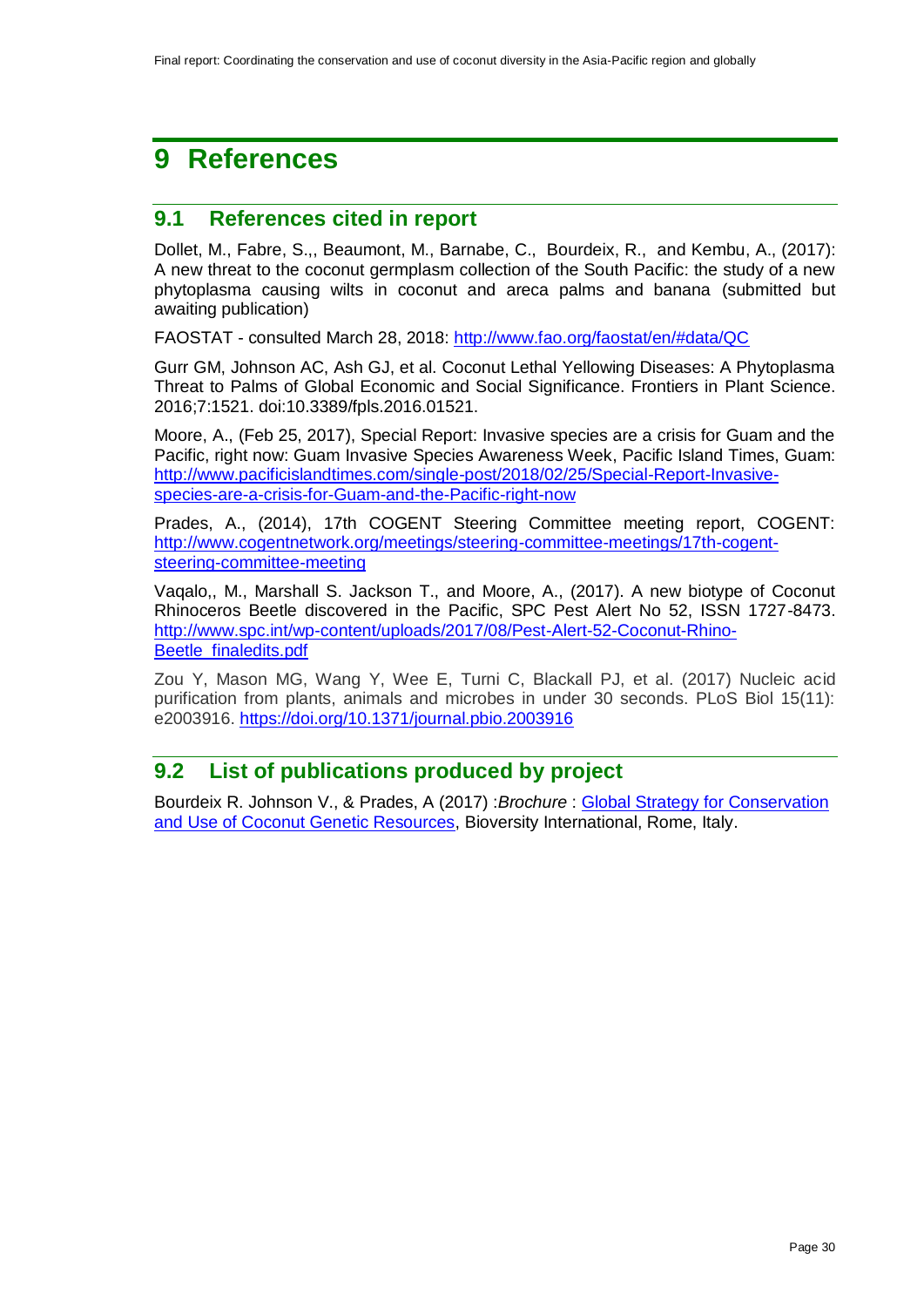# <span id="page-35-0"></span>**10Appendixes**

# <span id="page-35-1"></span>**10.1 COGENT 2018 SC meeting and workshop**

#### **10.1.1 Recommendations arising**



-Recommendation 1

#### **10.1.2 Agenda**



Final meeting agenda SC Meeting

#### **10.1.3 Invited participants**



Tentative\_Participan ts-List\_03\_10\_17.xlsx



# **10.1.4 Invitation**



meeting Member inv

#### **10.1.5** CIRAD participation

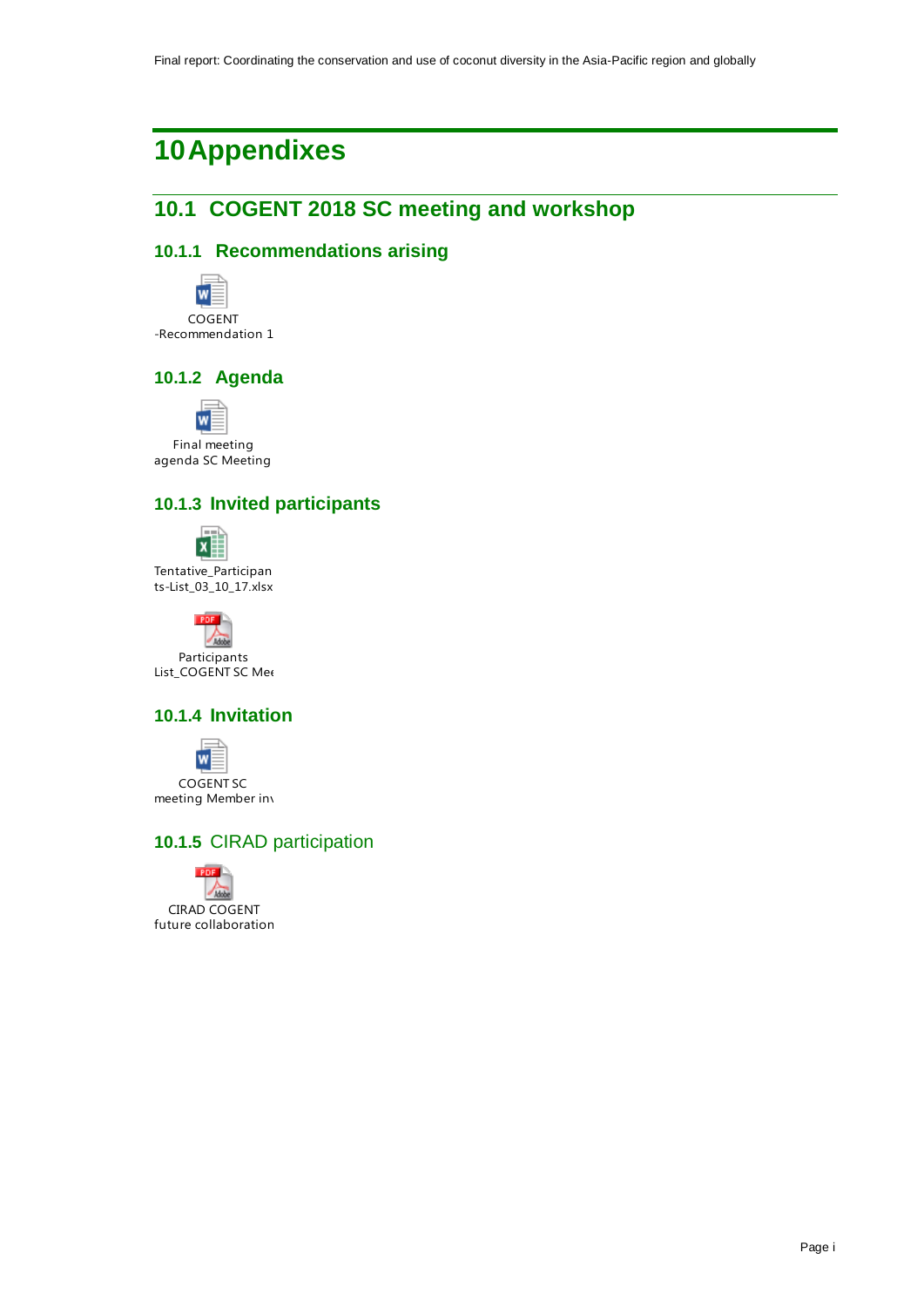## <span id="page-36-0"></span>**10.2 COGENT Hosting arrangement study**

#### **10.2.1 Hosting study ToR**



hosting study TOR summary v2.docx

#### **10.2.2 Hosting Study time line**



gantt Chart hosting study and other CO

#### **10.2.3 Initial letter to COGENT Chair and Vice chair regarding informing on upcoming hosting study**



#### **10.2.4 Presentation of hosting options to SC**



#### **10.2.5 hosting options' comparative advantages**



#### **10.2.6 Draft list ITAGs and leaders/ draft nomination form**



#### **10.2.7 Draft 10-year implementation roadmap**